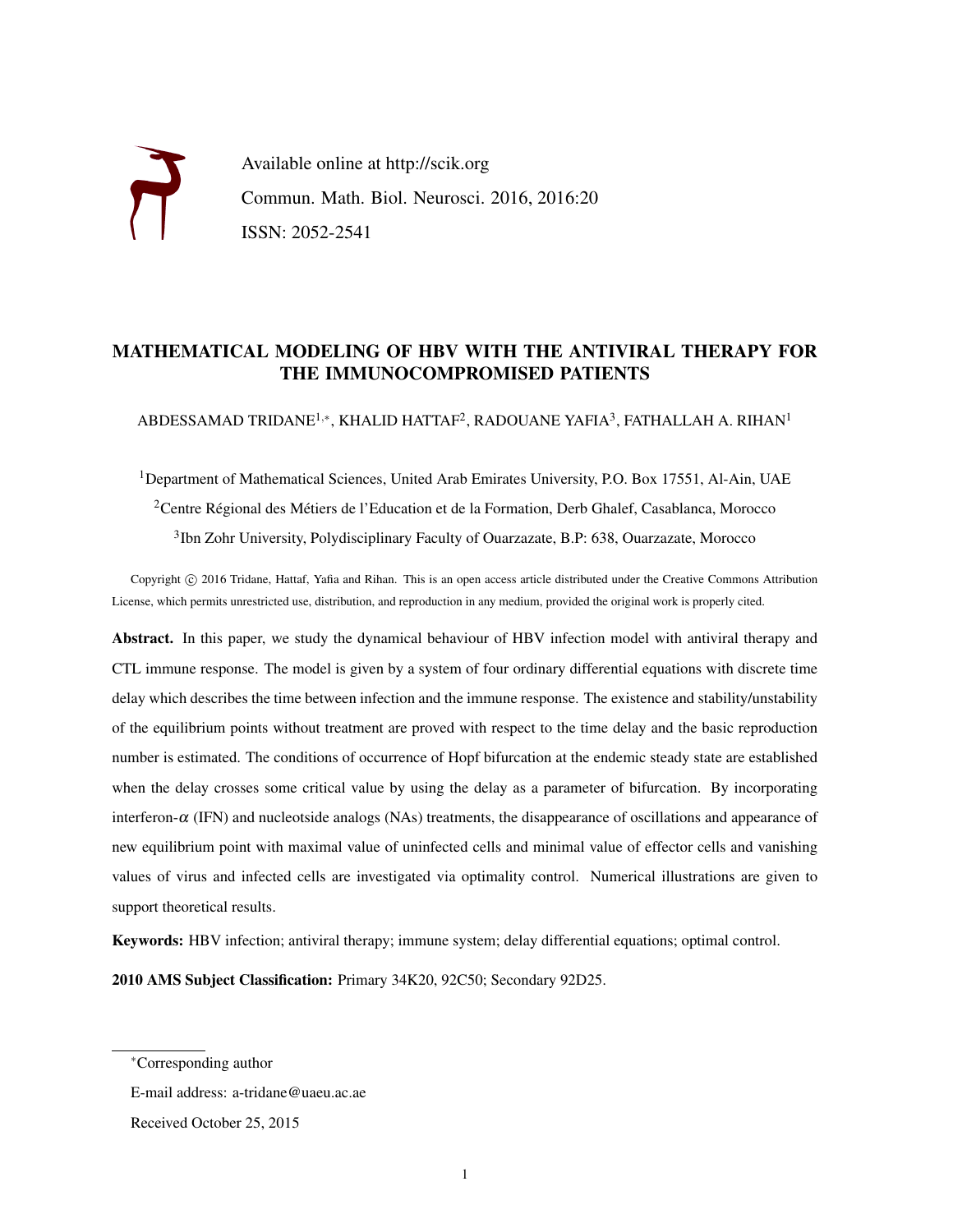## 1. Introduction and mathematical model

Hepatitis B virus (HBV) infection is a major human disease and is transmitted by percutaneous and mucosal exposure to infected blood or other body fluids and by area, particularly from mother to child at birth, or between persons in childhood. According to World Health Organisation (WHO) more than 2 billion persons have been infected, among 360 millions chronically infected see [14]. 0.5-1 million of infected population die each year [11] and are infective at the later stage of latent period with an average of 90 days.

Mathematical modelling had played a significant role to better understanding the dynamics of HBV disease and the various drugs therapy strategies to control it (see [18, 2, 16, 9, 19] and references therein). In fact, a wealth of mathematical models were based on the earliest model introduced by Nowak et al. in 1996 [17] which is given by:

$$
\begin{cases}\n\frac{dx}{dt} = r - dx - \gamma v x \\
\frac{dy}{dt} = \gamma v x - ay \\
\frac{dv}{dt} = py - \mu v\n\end{cases}
$$

where  $x(t)$ ,  $y(t)$  and  $v(t)$  are the total number of healthy cells (hepatocytes), HBV infected hepatocytes, and free virions respectively. The healthy hepatocytes are produced at a constant rate *r* and *d* is mortality rate.  $\gamma v x$  is the infected number of healthy cells, where  $\gamma$  is the rate of infection and *a* is the rate of mortality rate of infected hepatocytes. The virus is produced with the rate  $p$ , die at rate  $\mu$ .

This simple model led to study different models that analysis several issues related to the HBV, such as the dynamic of the virus, the adaptive and innate immune responses, the drug therapy and it management.

Understanding the impact of a compromised immune response on the progress of the HBV disease is an important step to improve the effect of the antiviral treatment and to find the best practice to manage the treatment. The actual therapy, which includes pegylated and standard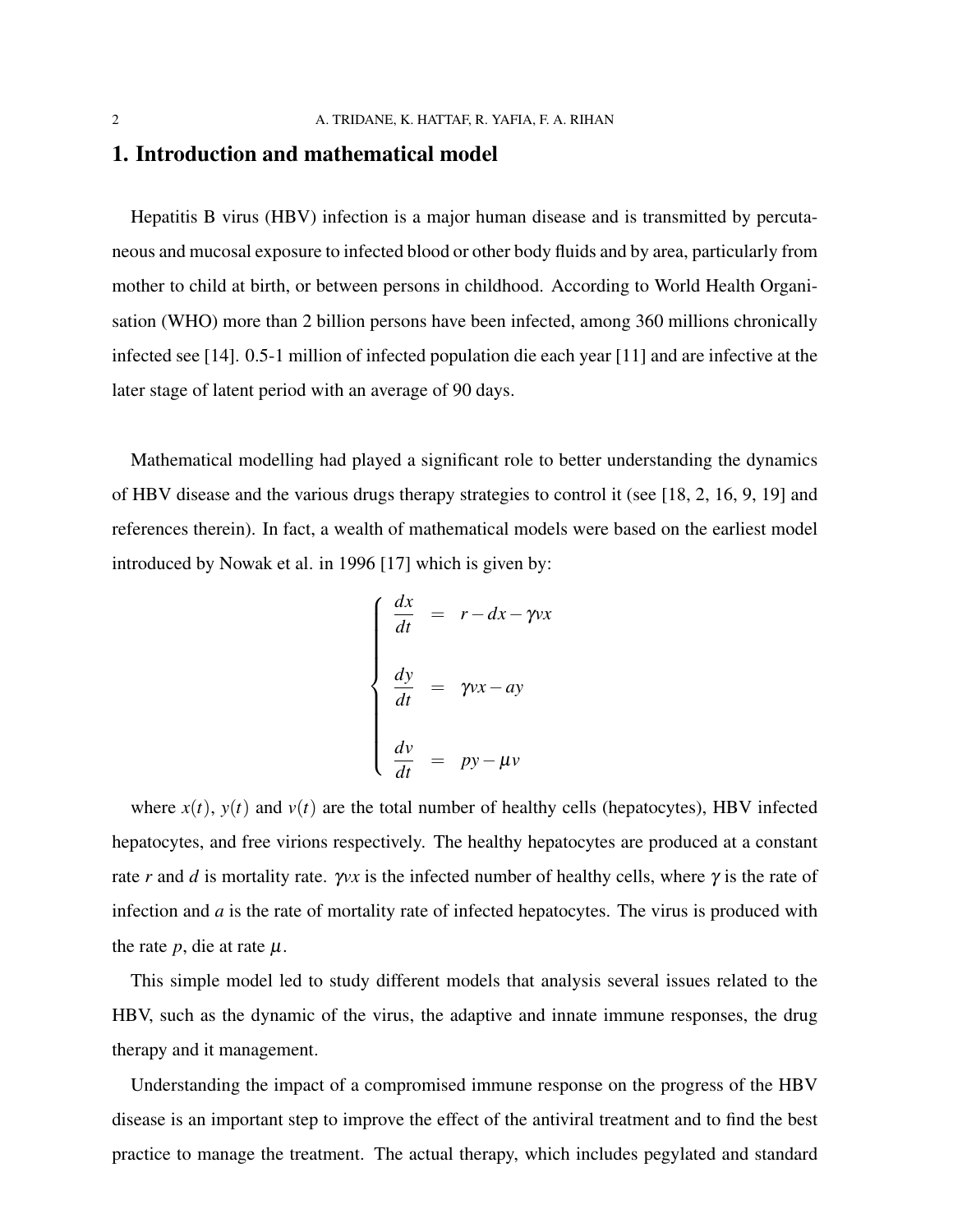interferon- $\alpha$  and nucleoside analogues, can not completely eradicate the infection. Instead it reduces the infection to level that does not let the infection progress to point where the patient get lever disease or hepatocellular carcinoma (HCC)[11].

The immune response by  $CD8^+$  is not immediate and the presence of the time delay between infection and this immune response was observed in HBV infection [21] and this delay was quantify with a given data [22] and [2]. The problem is that quantification has a lot of uncertainty when consider patients with co-infection and immunocompromise, which is the case for big population of the HBV positive. Therefore our goal is to take this fact into consideration particularly when it comes to antiviral therapy management.

First, we consider the following system delay differential equations:

$$
\frac{dT}{dt} = r_T T \left( 1 - \frac{T + I}{T_{\text{max}}} \right) - \frac{\gamma T V}{T + I} + \rho I
$$
\n
$$
\frac{dI}{dt} = r_I I \left( 1 - \frac{T + I}{T_{\text{max}}} \right) + \frac{\gamma T V}{T + I} - bI E - \rho I
$$
\n(1)\n
$$
\frac{dV}{dt} = pI - \mu_V V
$$

*dt*

$$
\frac{dE}{dt} = \beta I(t-\tau)E(t-\tau) - \mu_E E.
$$

Where *T* represents healthy hepatocytes , *I* is infected hypatocytes cells, *V* represents free virus particles and  $E$  stands of  $CD8<sup>+</sup>$  the antigen-specific cells. We assume that in the absence of the infection the number of hepatocytes, T, is maintained by homeostasis described by a logical equation, with carrying capacity  $T_{max}$  and maximal growth rate per hepatocyte  $r_T$ . These healthy cells get infected with a standard incidence function ([9, 6, 24] at maximum rate γ. Due to the burden of supporting HBV replication, we allow infected cells to proliferate slower than uninfected cells, that is.,  $r_I \leq r_I$  (One special case is to ignore this proliferation by considering  $r_I = 0$  as we did in the previous work [24] and recently in [19]). We also consider the possibility of infected get cured by the noncytolytic processes at a constant rate  $\rho$  per cell. The free virus is produced at rate *p* and it is cleared from circulation by all mechanisms, that include the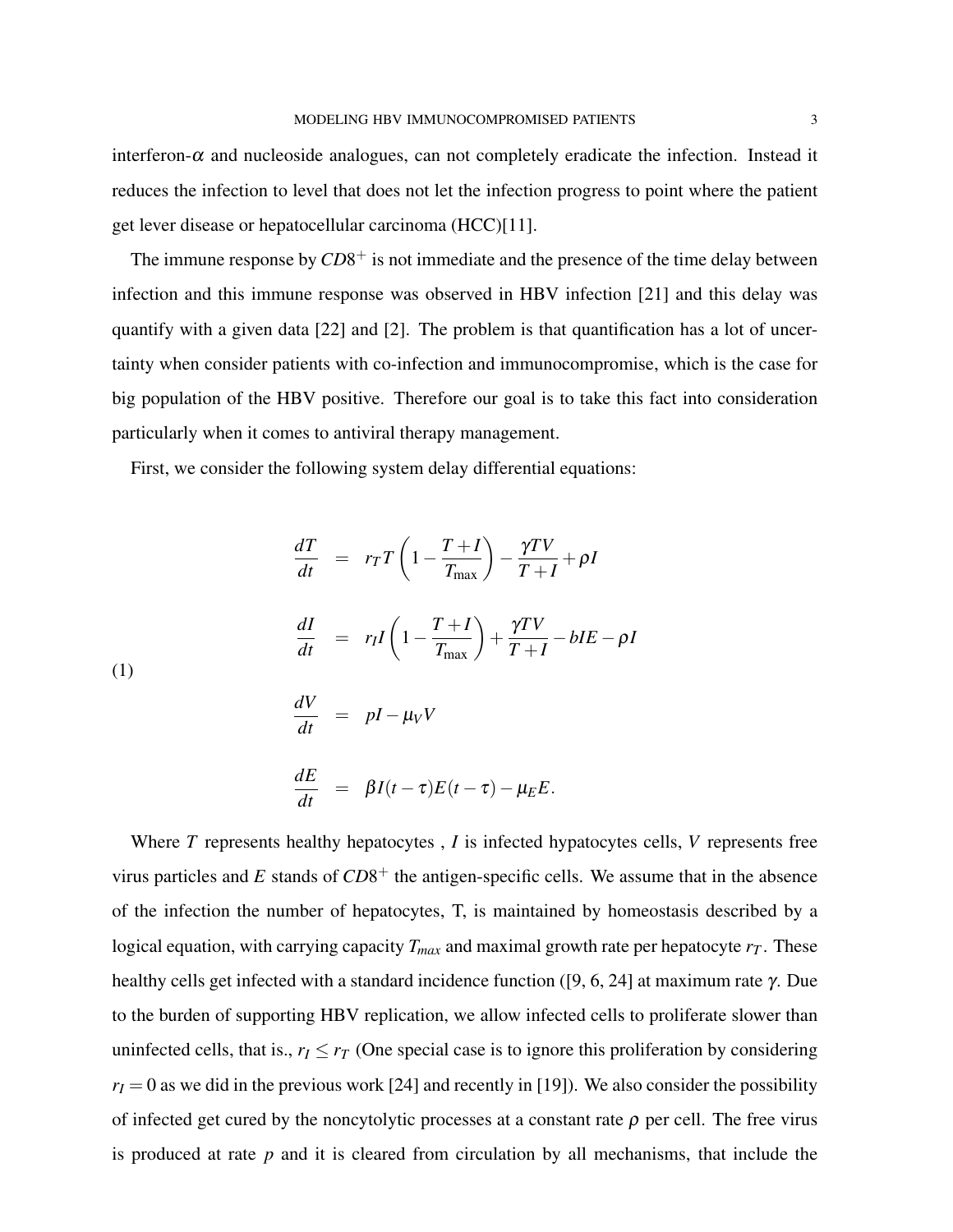antibody neutralization, healthy cell absorption and the dendritic cells effect (APC), at rate  $\mu_V$ . The antigen specific  $CD8^+$  cells are activated with rate  $\beta$  with time delay  $\tau$  and die at rate  $\mu_E$ .

This paper is organised as follows: Section 2 introduce some basic results, e.g., positivity and boundedness of solutions, and we give the estimation of parameters values of the model. In Section 3, we study the existence of equilibria and their stability and the occurrence of Hopf bifurcation from the nontrivial steady state by considering the delay as a parameter of bifurcation and the switch of stability via Mikhailov Theorem . In Section 4, we study the optimal control of the antiviral therapy treatment and we introduce the numerical algorithm for the simulation of the effectiveness of the optimal treatment.

### 2. Basic properties and parameter estimations

### 2.1. Positivity and boundedness of solutions

Let  $C = C([-\tau, 0], \mathbb{R}^4)$  the Banach space of continuous functions mapping the interval  $[-\tau, 0]$ into  $\mathbb{R}^4$  with the topology of uniform convergence. Notice that system (1) is locally Lipschitzian. From the standard theory of DDE [13] there exists a unique solution  $(T(t), I(t), V(t), E(t))$ of system (1) on [0, *a*], for some  $a > 0$ , with initial data  $(T_0, I_0, V_0, E_0) \in C$ .

In addition, for biological reasons, we assume that the initial conditions for system (1) satisfy:

(2) 
$$
\begin{cases} T_0(s) \ge 0, I_0(s) \ge 0, V_0(s) \ge 0, E_0(s) \ge 0, \\ \text{for all } s \in [-\tau, 0] \\ T_{max} \ge N(s) = T(s) + I(s) > 0 \end{cases}
$$

Theorem 2.1. *Each component of the solution of system (1), subject to condition (2), remains non-negative and bounded for all t*  $\in$  [0,  $+\infty$ [.

**Proof.** Suppose that there exists  $t_1 \in ]0,a]$  such that  $T(t_1) = 0$  and  $I(t) > 0, V(t) > 0, E(t) > 0$ for  $t \in ]0,t_1[$ . From the two first equations of (1), we have

$$
\frac{dN}{dt} = (r_T T + r_I I)(1 - \frac{N}{T_{\text{max}}}) - bIE
$$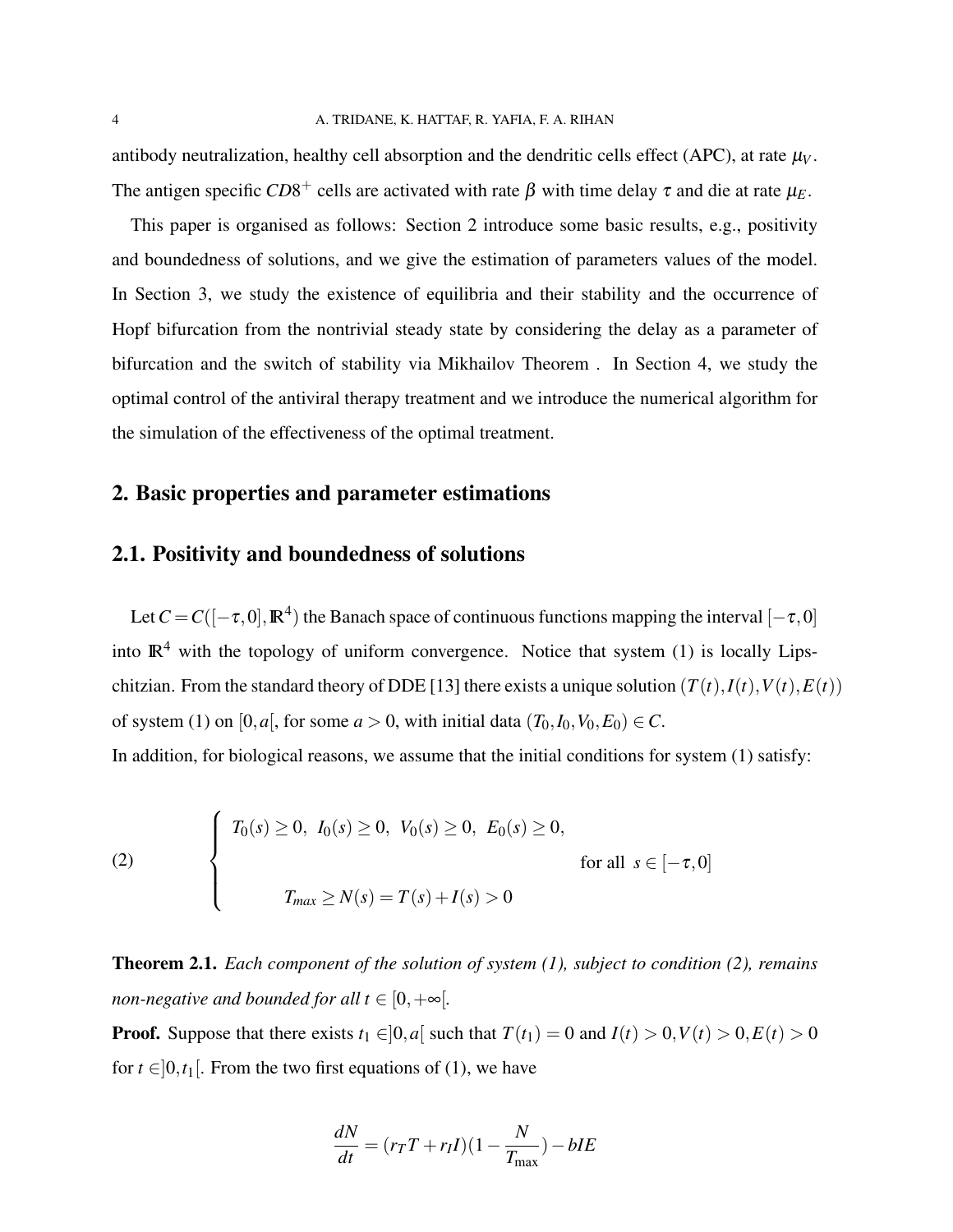It is easy to show that  $0 < N(t) \leq T_{\text{max}}$  for  $t \in [0, t_1]$ . In fact, we can see that  $\frac{dN}{dt} > -bEN$  for  $t \in [0, t_1]$ , which yields

$$
N(t) \ge N(0)e^{-b\int_0^t E(s)ds}.
$$

Clearly  $I(t) \leq T_{\text{max}}$  for  $t \in [0, t_1]$ , which implies that  $V(t) \leq v = \max(V(0), \frac{pT_{\text{max}}}{u_V})$  $\frac{I_{\text{max}}}{\mu_V}$ ) for  $t \in [0, t_1]$ . Then for  $t \in [0, t_1]$ , we have

$$
\frac{dT}{dt} \geq -(\frac{\gamma v}{N(0)} e^{b\int_0^t E(s)ds})T(t).
$$

Hence a contradiction is obtained as

$$
T(t_1) \geq T(0) \exp(-\frac{\gamma v}{N(0)} e^{b \int_0^t E(s) ds}) > 0.
$$

We suppose now that there exists  $t_1 \in ]0, a]$  such that  $I(t_1) = 0$  and  $T(t) > 0, V(t) > 0, E(t) > 0$ for  $t \in ]0, t_1[$ . From (1), we have  $I'(t) \ge -(\rho + bE(t))I(t)$  for  $t \in [0, t_1]$  which yields to  $I(t_1) \ge$ *I*(0) $e^{-(\rho t_1 + b \int_0^{t_1} E(s) ds)} > 0$ , also a contradiction.

We suppose that there exists  $t_1 \in ]0,a]$  such that  $V(t_1) = 0$  and  $T(t) > 0, I(t) > 0, E(t) > 0$ 0 for  $t \in ]0,t_1[$ . From (1), we have  $V'(t) \ge -\mu_V V(t)$  for  $t \in [0,t_1]$  which yields to  $V(t_1) \ge$  $V(0)e^{-\mu_V t_1} > 0$ , also a contradiction.

Finally, we suppose that there exists  $t_1 \in ]0,a]$  such that  $E(t_1) = 0$  and  $T(t) > 0, I(t) > 0$  $0, V(t) > 0$  for  $t \in ]0, t_1[$ . From (1), we have  $E'(t) \ge -\mu_E E(t)$  for  $t \in [0, t_1]$  which yields to  $E(t_1) \ge E(0)e^{-\mu_E t_1} > 0$ , also a contradiction.

The above contradictions together show that components of the solution of system (1) subject to condition (2) are non-negative for all  $t \in [0, a]$ . This together with the uniform boundedness of solutions on  $[0, a]$  imply that  $a = +\infty$ . This completes the proof of the theorem.

## 2. Estimation of parameters

The estimation of hepatocyte carrying capacity,  $T_{max}$ , is  $13.6 \times 10^6$  cells/ml [20]. For the rate of virion infection of hepatocytes, it was estimated in [4, 22] to be between  $3.6 \times 10^{-5}$  and  $1.8 \times 10^{-3}$  cells virion<sup>-1</sup> day<sup>-1</sup>. Ciupe et al. [2], based on clinical date of the virus load using the the Akaike information criterion (AIC), estimated *b* to be  $7 \pm 1.7 \times 10^{-4}$  ml/cell day<sup>-1</sup> with median 6.4 × 10<sup>-4</sup>. The maximum rate of daily virion production *p* during acute HBV infection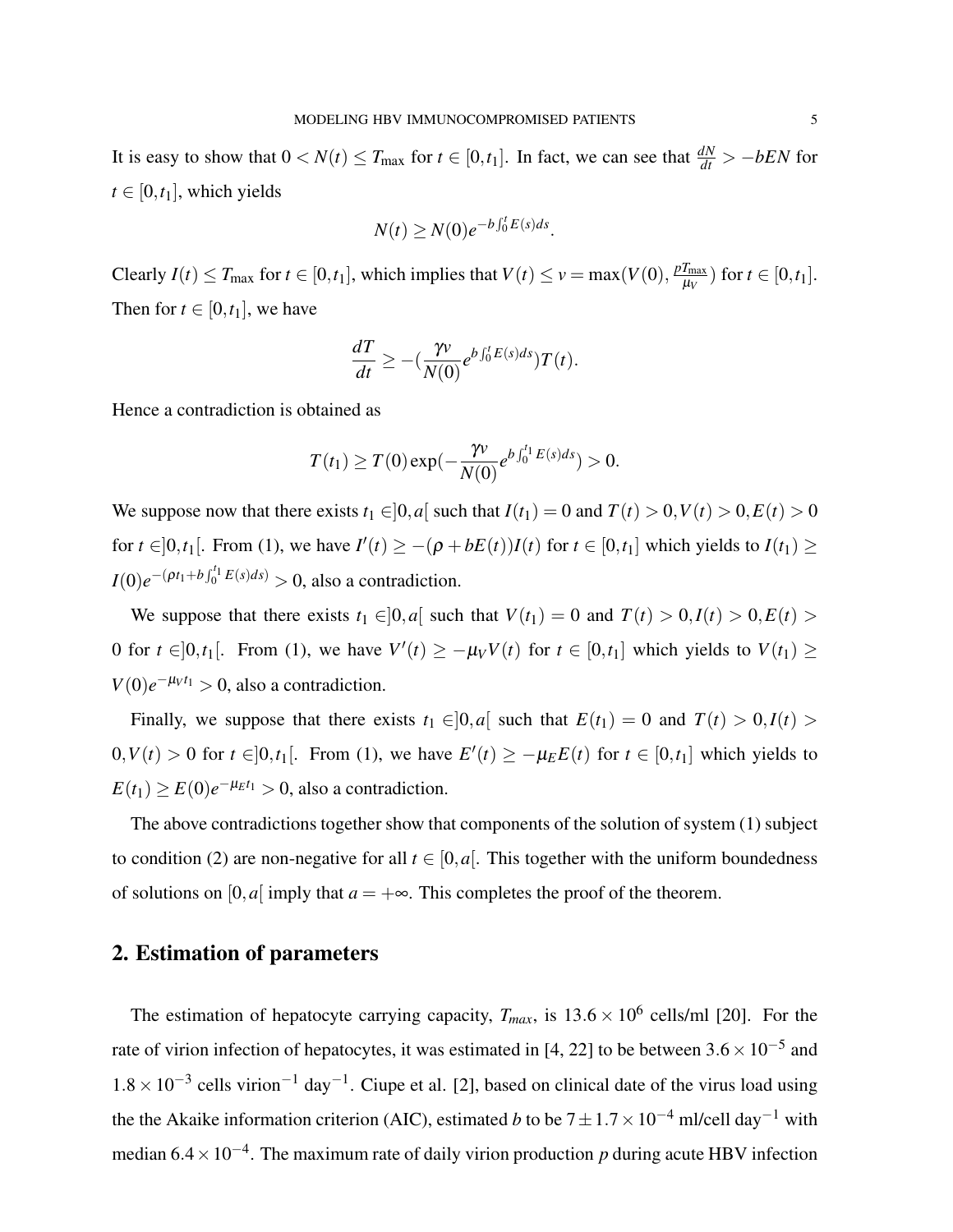was measured to be between 200 and 1000 virions per infected cell [22], An estimation of the same range was given in [2]. We selected the virus clearance rate to be  $\mu_V = 0.67$  [18] by assuming that the half life of virus is about one day. The death rate of  $CD8^+$  cells  $\mu_E$  was estimated to be 0.5 days<sup>-1</sup> [1]. The activation rate of the CD8<sup>+</sup> cells was estimated by [2] by  $4.4 \pm 1.5 \times 10^{-7}$  ml/cell days<sup>-1</sup> with median  $4.2 \times 10^{-4}$ .

| Param.           | Value                                                                               | Ref.    |
|------------------|-------------------------------------------------------------------------------------|---------|
| $T_{max}$        | $13.6 \times 10^6$ cells/ml                                                         | [20]    |
| γ                | $3.6 \times 10^{-5} - 1.8 \times 10^{-3}$ cells vir <sup>-1</sup> day <sup>-1</sup> | [22, 4] |
| b                | $7 \pm 1.7 \times 10^{-4}$ ml/cell day <sup>-1</sup>                                | $[2]$   |
| $\boldsymbol{p}$ | $200 - 1000$ vir. cell <sup>-1</sup> day <sup>-1</sup>                              | $[22]$  |
| $\mu_V$          | $0.67 \text{ day}^{-1}$                                                             | $[18]$  |
| β                | $4.4 \pm 1.5 \times 10^{-7}$ ml cell <sup>-1</sup> day <sup>-1</sup>                | $[2]$   |
| $\mu_E$          | $0.5 \text{ day}^{-1}$                                                              | $[1]$   |
| $r_T$            |                                                                                     |         |
| $r_I$            |                                                                                     |         |
| $\rho$           |                                                                                     |         |
| $E_0$            | 10 cells/ml/day                                                                     | 1211    |

Table. Parameters, their symbols and default values used in the model (1)

# 3. Stability analysis

System (1) has the following steady states:

- The empty steady state  $S_0 = (0, 0, 0, \frac{E_0}{E_0})$ µ*E* ).
- The disease free steady state  $S_f = (T_{max}, 0, 0, 0)$ .
- The immune-free steady state define by:

$$
S_1 = \left(\frac{\rho\mu_V T_{max}}{p\gamma}, \left(1 - \frac{\rho\mu_V}{p\gamma}\right) T_{max}, \frac{p}{\mu_V} \left(1 - \frac{\rho\mu_V}{p\gamma}\right) T_{max}, 0\right),\,
$$

• The endemic steady state  $S_2 = (T_2, I_2, V_2, E_2)$  that can find in the following way: From the equation of *T*, and using the fact that  $I = \frac{\mu_E}{\rho}$ β and  $V = \frac{p\mu_E}{\rho_H}$  $\beta\mu_V$ , we have

(3) 
$$
\frac{r_T}{T_{\text{max}}}T(T+\frac{\mu_E}{\beta})(T_{\text{max}}-\frac{\mu_E}{\beta}-T)=\frac{\mu_E}{\beta}[(\frac{\gamma p}{\mu_V}-\rho)T-\frac{\rho\mu_E}{\beta}].
$$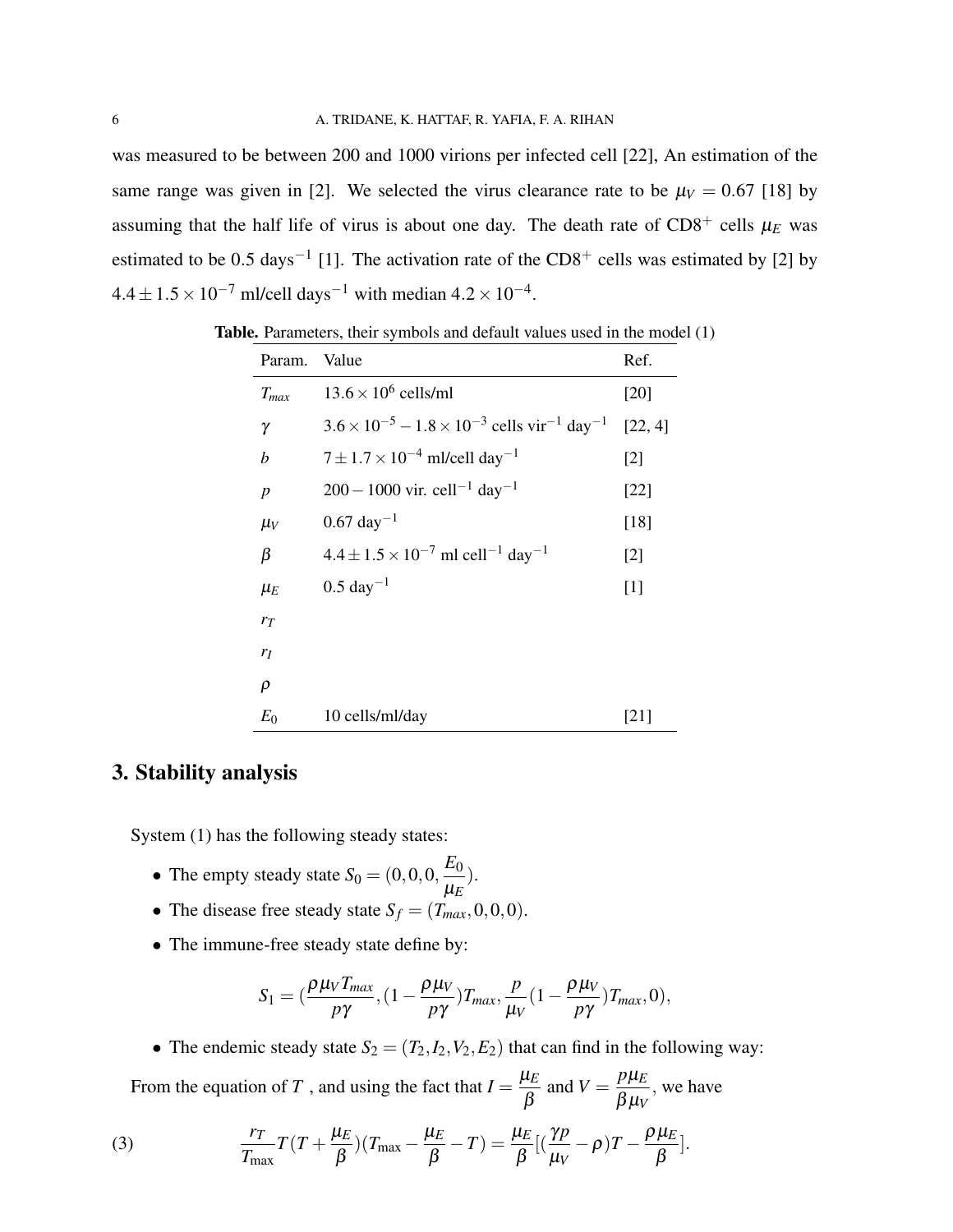The left side of the equality (3) is a third degree polynomial, with a negative sign in  $\left[-\frac{\mu_E}{\rho}\right]$ β ,0]∪  $[T_{\text{max}} - \frac{\mu_E}{\rho}]$ β , +∞) and positive sign in  $(-\infty, -\frac{\mu_E}{\rho})$ β ]∪[0,*T*max − µ*E* β ]. Therefore, by examining the intersection of this two graphs, we can conclude that if

(4) 
$$
\frac{\rho \mu_E \mu_V}{\beta (\gamma p - \rho \mu_V)} < T_{\text{max}} - \frac{\mu_E}{\beta}
$$

or

(5) 
$$
\frac{\rho \mu_E \mu_V}{\beta (\gamma p - \rho \mu_V)} > T_{\text{max}} - \frac{\mu_E}{\beta},
$$

the two graphs have unique intersection (See Figure.1). In the interval  $\left[-\frac{\mu_E}{\rho}\right]$ β ,0], the two graphs could have one or two points of intersections, but in this case  $T < 0$  which isnot feasible. As of  $E_2$ , we use the sum of the first and the second equations of system  $(1)$ , we get

(6) 
$$
E_2 = \frac{\beta}{b\mu_E T_{max}}(r_T T_2 + r_I \frac{\mu_E}{\beta})(T_{max} - \frac{\mu_E}{\beta} - T_2).
$$

Then  $E_2$  exists when  $T_2 < T_{\text{max}} - \frac{\mu_E}{\rho}$ β , this condition satisfied if

(7) 
$$
0 < \frac{\rho \mu_E \mu_V}{\beta (\gamma p - \rho \mu_V)} < T_{\text{max}} - \frac{\mu_E}{\beta}
$$

Since  $T_2$  is determined in unique way, then  $E_2$  would be the same. and we have the following steady state  $S_2$ .

$$
S_2=(T_2,\frac{\mu_E}{\beta},\frac{p\mu_E}{\beta\mu_V},E_2).
$$

Determining *T*<sup>2</sup> (resp. *S*<sup>2</sup> ) explicitly is not possible, but by parameters estimations we can have the numerical value of these steady states.

Now, we focus on the stability of disease free equilibrium  $S_f$  and we have the following result:

**Theorem 3.1** *Let us define*  $R_0 =$ *p*γ ρµ*V* .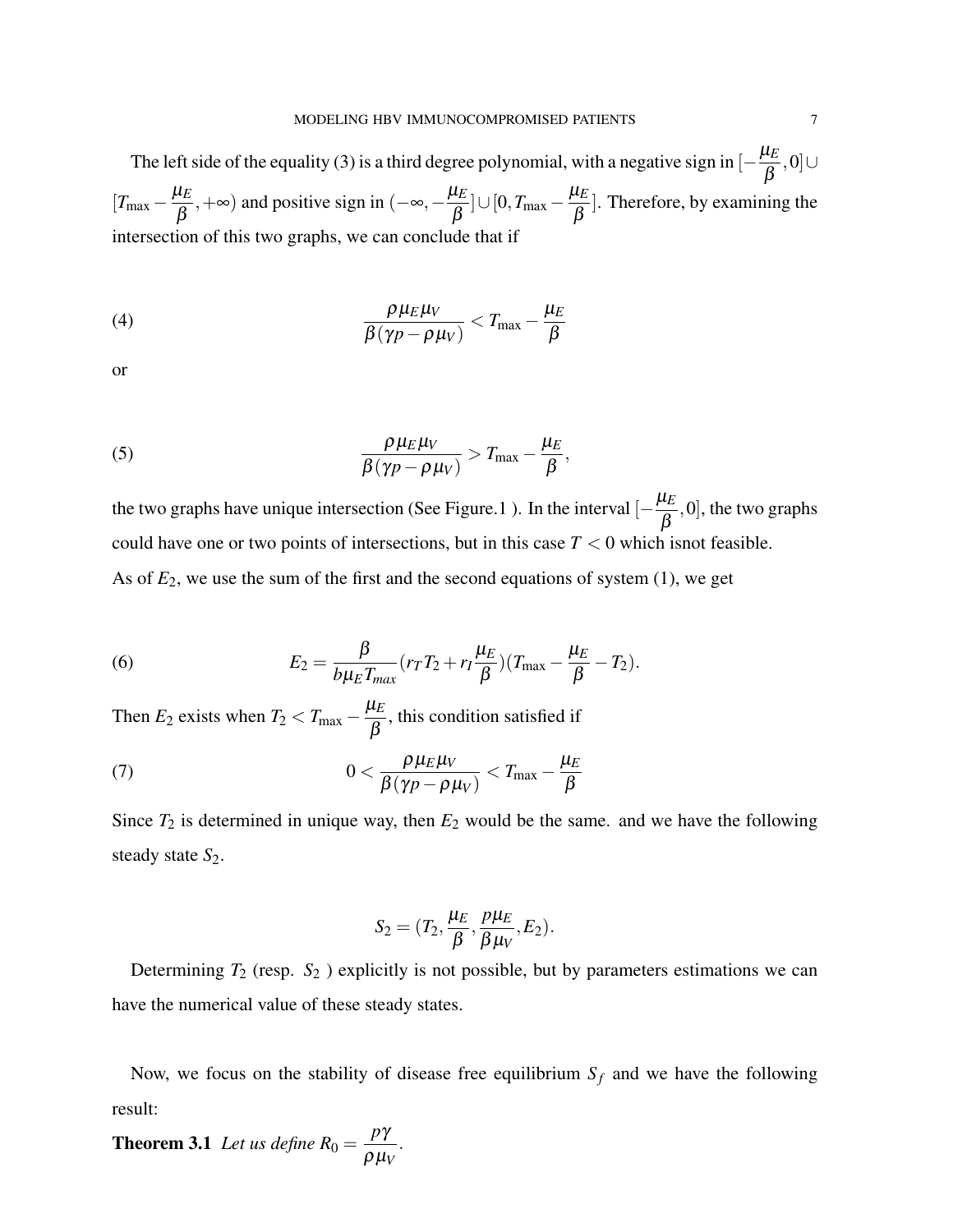

FIGURE 1. The possibility of existence of  $T_2$  under the condition  $0 <$  $\rho\,\mu_E^{}\mu_V^{}$  $β(γp - ρμ<sub>V</sub>)$  $\epsilon < T_{\text{max}} - \frac{\mu_E}{\rho}$ β

- If  $R_0 < 1$ , then the disease free equilibrium,  $E_f$ , is locally asymptotically stable.
- If  $R_0 > 1$ , then  $E_f$  is unstable.

Proof. The Jacobian matrix of our system at *E<sup>f</sup>* is given by

(8) 
$$
\begin{bmatrix} -r_T & -r_T + \rho & -\gamma & 0 \\ 0 & -\rho & \gamma & 0 \\ 0 & p & -\mu_V & 0 \\ 0 & 0 & 0 & -\mu_E \end{bmatrix}
$$

It is clear that this matrix has two negative eigenvalues  $-r<sub>T</sub>$  and  $-\mu<sub>E</sub>$ . The two other eigenvalues can be negative if and only if  $R_0 < 1$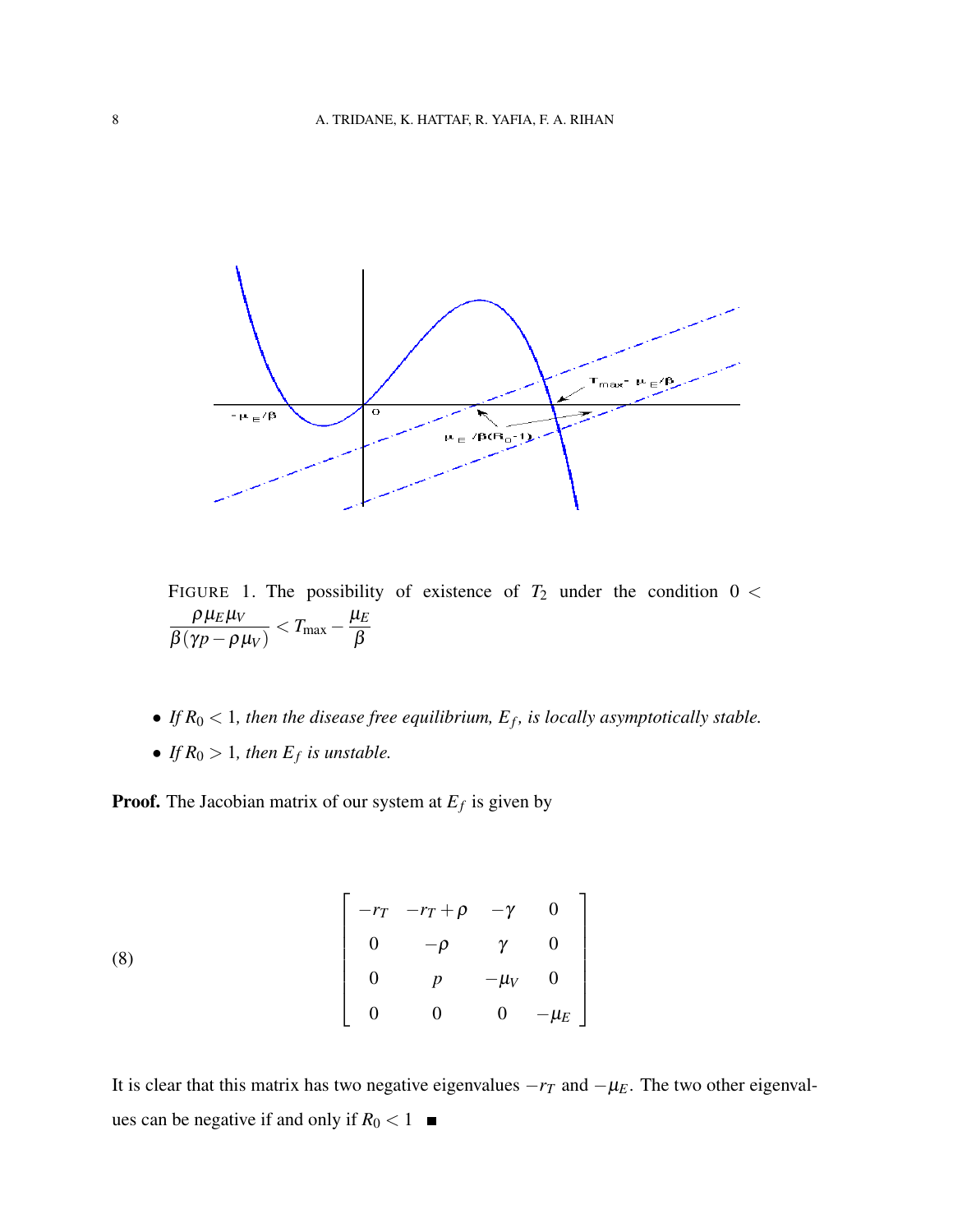

FIGURE 2. Shows the stability of disease free equilibrium  $S_f$ . The parameters are  $r_T = 0.5$ ,  $r_I = 0.06$ ,  $T_{max} = 13.6 \times 10^6$ ,  $\gamma = 3.6 \times 10^{-5}$ ,  $\rho = 0.01$ ,  $b = 6.4 \times$ 10<sup>-4</sup>, *p* = 200,  $\mu$ <sup>*V*</sup> = 0.67,  $\beta$  = 2.3 × 10<sup>-7</sup>,  $E$ <sub>0</sub> = 10,  $\mu$ <sup>E</sup> = 0.5, τ = 22.9. In this case, the basic infection reproduction number  $R_0$  is 0.5166.

Now, we study the stability of  $S_1$ . From expression of  $R_0$  we can rewrite the expression of  $S_1$ as follows:

(9) 
$$
S_1 = \left(\frac{T_{max}}{R_0}, \left(1 - \frac{1}{R_0}\right)T_{max}, \frac{p}{\mu_V}\left(1 - \frac{1}{R_0}\right)T_{max}, 0\right).
$$

Therefore,  $S_1$  exists when  $R_0 > 1$ . Moreover, we if define the threshold  $R^*$  by

(10) 
$$
R^* = \frac{T_{max}}{T_{max} - \frac{\mu_E}{\beta}}
$$

The following result holds

### Theorem 3.2

- *(1)* If  $R_0 < 1$ , then the point  $S_1$  does not exists and  $S_1 = S_f$  when  $R_0 = 1$ .
- *(2)* If  $1 < R_0 < R^*$ , then  $S_1$  is locally asymptotically stable.
- (3) If  $R_0 > R^*$ , then  $S_1$  *is unstable.*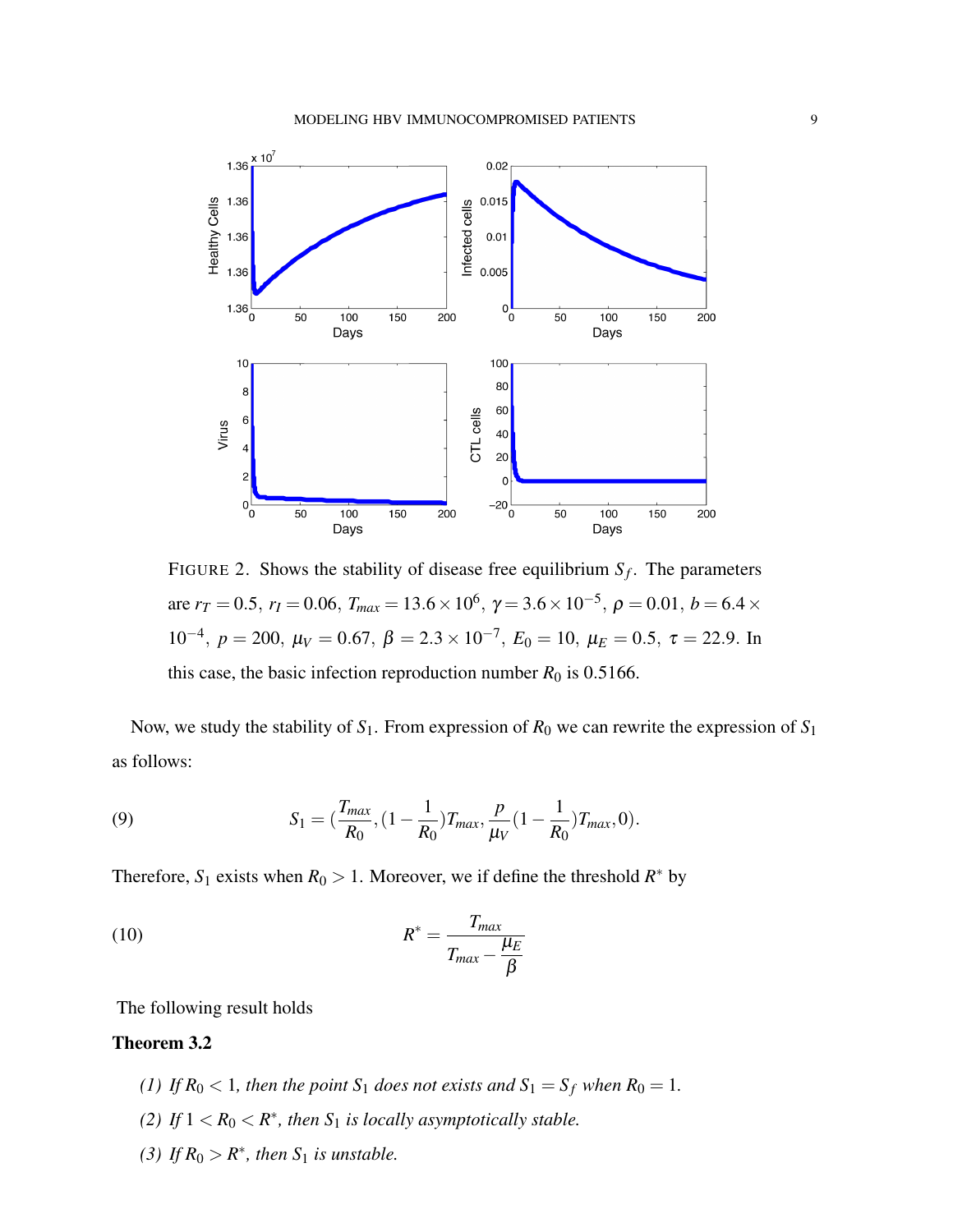

FIGURE 3. Shows the stability of  $S_1$ . The parameters values are  $r_T = 0.5$ ,  $r_I =$ 0.01, *T<sub>max</sub>* = 13.6 × 10<sup>6</sup>, γ = 3.6 × 10<sup>-5</sup>, ρ = 0.01, *b* = 5.4 × 10<sup>-4</sup>, ρ = 200,  $\mu_V = 0.67$ ,  $\beta = 3.4 \times 10^{-7}$ ,  $E_0 = 0$ ,  $\mu_E = 0.5$ ,  $\tau = 22.9$ . In this case, the basic infection reproduction number  $R_0$  is  $1.0746 < R^* = 1.1212$ .

**Proof.** It is clear from (9) that if  $R_0 < 1$ , then the point  $S_1$  does not exists and  $S_1 = S_f$  when  $R_0 = 1.$ 

We assume that  $R_0 > 1$ , then the characteristic equation at  $S_1$  is

$$
\begin{vmatrix}\n-\frac{r_T}{R_0} - \rho R_0 (1 - \frac{1}{R_0})^2 - \lambda & -\frac{r_T}{R_0} + \rho (2 - \frac{1}{R_0}) & -\frac{\gamma}{R_0} & 0 \\
(1 - \frac{1}{R_0}) (\rho R_0 (1 - \frac{1}{R_0}) - r_I) & -\frac{r_I}{R_0} - \rho (2 - \frac{1}{R_0}) - \lambda & \frac{\gamma}{R_0} & -b(1 - \frac{1}{R_0}) T_{max} \\
0 & p & -\mu_V - \lambda & 0 \\
0 & 0 & 0 & \beta (1 - \frac{1}{R_0}) T_{max} e^{-\lambda \tau} - \mu_E - \lambda\n\end{vmatrix} = 0.
$$

This equation can be reduce to

(11) 
$$
[\beta(1-\frac{1}{R_0})T_{max}e^{-\lambda\tau}-\mu_E-\lambda](\lambda^3+a_1\lambda^2+a_2\lambda+a_3)=0,
$$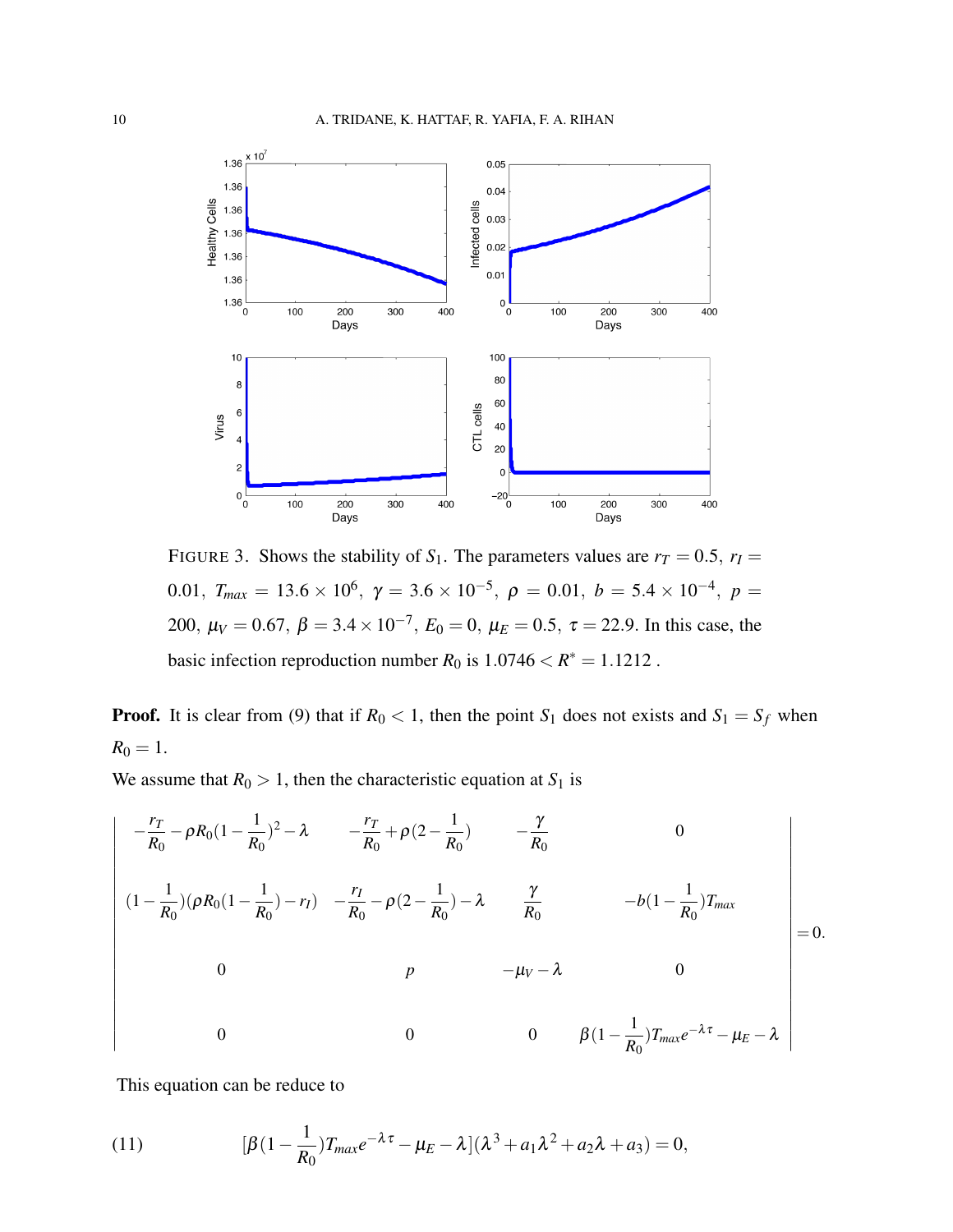where

$$
a_1 = \mu_V + \phi + \rho R_0,
$$
  
\n
$$
a_2 = \phi(\rho R_0 + \mu_V) + \rho \mu_V (R_0 - 1),
$$
  
\n
$$
a_3 = \rho \phi \mu_V (R_0 - 1),
$$
  
\n
$$
\phi = \frac{r_T + r_I (R_0 - 1)}{R_0}.
$$

The stability of  $S_1$  is determined by examining the roots of the following equation

(12) 
$$
\lambda^3 + a_1 \lambda^2 + a_2 \lambda + a_3 = 0,
$$

and

(13) 
$$
\beta(1-\frac{1}{R_0})T_{max}e^{-\lambda\tau}-\mu_E-\lambda=0.
$$

From equation (12) and using  $R_0 > 1$ , it is clear that  $a_1$  and  $a_3$  are positive and

$$
\left|\begin{array}{cc} a_1 & 1 \\ a_3 & a_2 \end{array}\right| = a_1a_2 - a_3 = (\rho R_0 + \mu_V)[\phi^2 + (\rho R_0 + \mu_V)\phi + \rho\mu_V(R_0 - 1)] > 0.
$$

By the Routh-Hurwitz Criterion [12], all roots of (12) have negative real parts.

For  $\tau = 0$ , and from (13),  $\beta(1 - \frac{1}{R_0})$  $\frac{1}{R_0}$ )*T*<sub>*max*</sub> −  $\mu_E$  is eigenvalue. In fact, It easy to show that the sign of this eigenvalue is negative if  $R_0 < R^*$ , null if  $R_0 = R^*$  and positive if  $R_0 > R^*$ .

To investigate the switch of stability of *S*1, we need to find the pure imaginary roots of equation ( 13). Let  $\lambda = i\omega$ , with  $\omega > 0$  be a purely imaginary root of (13), then

$$
\mu_E + i\omega = \beta(1 - \frac{1}{R_0})T_{max}e^{-i\omega\tau}.
$$

Taking moduli in the above equation, we obtain

(14) 
$$
\omega^2 + \mu_E^2 = [\beta(1 - \frac{1}{R_0})T_{max}]^2.
$$

Hence, (14) has no positive solution if  $1 < R_0 < R^*$ . Therefore, there is no purely imaginary root of ( 13), implying that the roots of (13) can not cross the purely imaginary axis. Thus all roots of (13) have a negative real parts provided  $1 < R_0 < R^*$ . Then  $S_1$  is locally asymptotically stable when  $1 < R_0 < R^*$ .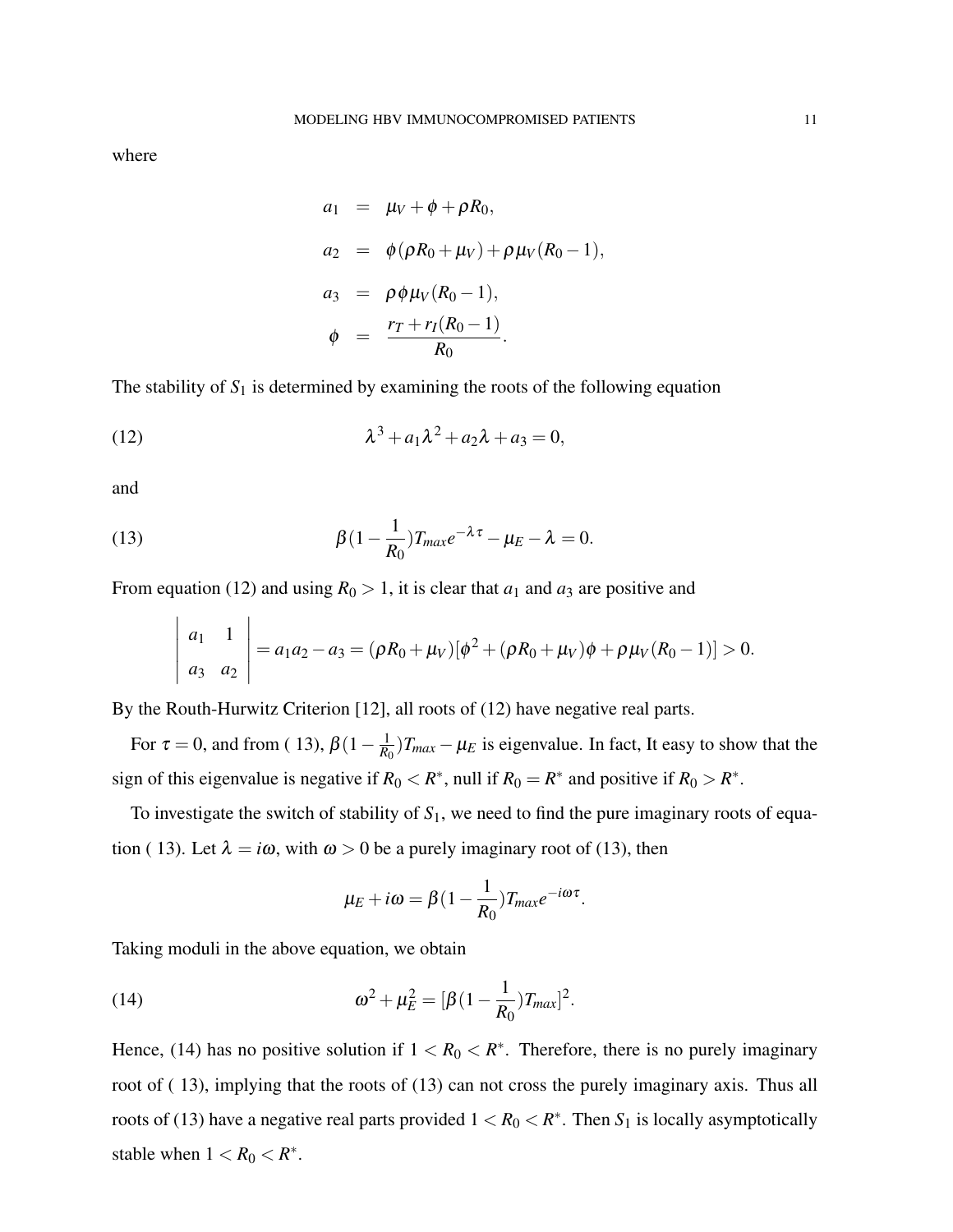Finally, it easy to show that (11) has a real positive root when  $R_0 > R^*$ . Indeed, we put

$$
f(\lambda) = \beta(1 - \frac{1}{R_0})T_{max}e^{-\lambda \tau} - \mu_E - \lambda.
$$

We have f is a continuous function on  $[0, +\infty]$ . Moreover,

$$
f(0) = \beta(1 - \frac{1}{R_0})T_{max} - \mu_E > 0 \text{ and } \lim_{\lambda \to +\infty} f(\lambda) = -\infty.
$$

Consequently,  $f$  has a positive real root. Hence,  $S_1$  is unstable.

# Now, we study the stability of  $S_2$ .

From expressions of  $R_0$  and  $R^*$  we get

$$
S_2 = (T_2, (1 - \frac{1}{R^*})T_{max}, \frac{p}{\mu_V}(1 - \frac{1}{R^*})T_{max}, \frac{(T_{max} - R^*T_2)[r_T R^* T_2 + r_I(R^* - 1)]}{T_{max}^2 R^*(R^* - 1)}).
$$

Note that the point *S*<sub>2</sub> exists if

(15) 
$$
0 < \frac{\rho \mu_E \mu_V}{\beta (\gamma p - \rho \mu_V)} < T_{\text{max}} - \frac{\mu_E}{\beta},
$$

i.e, 0  $< \frac{\mu_E}{\rho_{\text{C}} P_E}$  $\beta(R_0-1)$  $\langle \frac{T_{max}}{R^*} \rangle$  $\frac{max}{R^*}$ . In this case we have

(16) 
$$
\frac{R^*-1}{R^*(R_0-1)} \leq \frac{T_2}{T_{max}} \leq \frac{1}{R^*}.
$$

As  $R^* > 1$ , we conclude that the point  $S_2$  exists when  $R_0 > R^*$ .

If  $R_0 = R^*$ , From (16) we have  $T_2 = \frac{T_{max}}{R_0}$  $\frac{max}{R_0}$ . Then  $E_2 = 0$  and  $S_2 = S_1$ .

Assume that  $R_0 > R^*$ , at  $S_2$  (8) reduces to

(17) 
$$
W(\lambda, \tau) = \lambda^4 + b_1 \lambda^3 + b_2 \lambda^2 + b_3 \lambda + b_4 - \mu_E (\lambda^3 + c_1 \lambda^2 + c_2 \lambda + c_3) e^{-\lambda \tau} = 0,
$$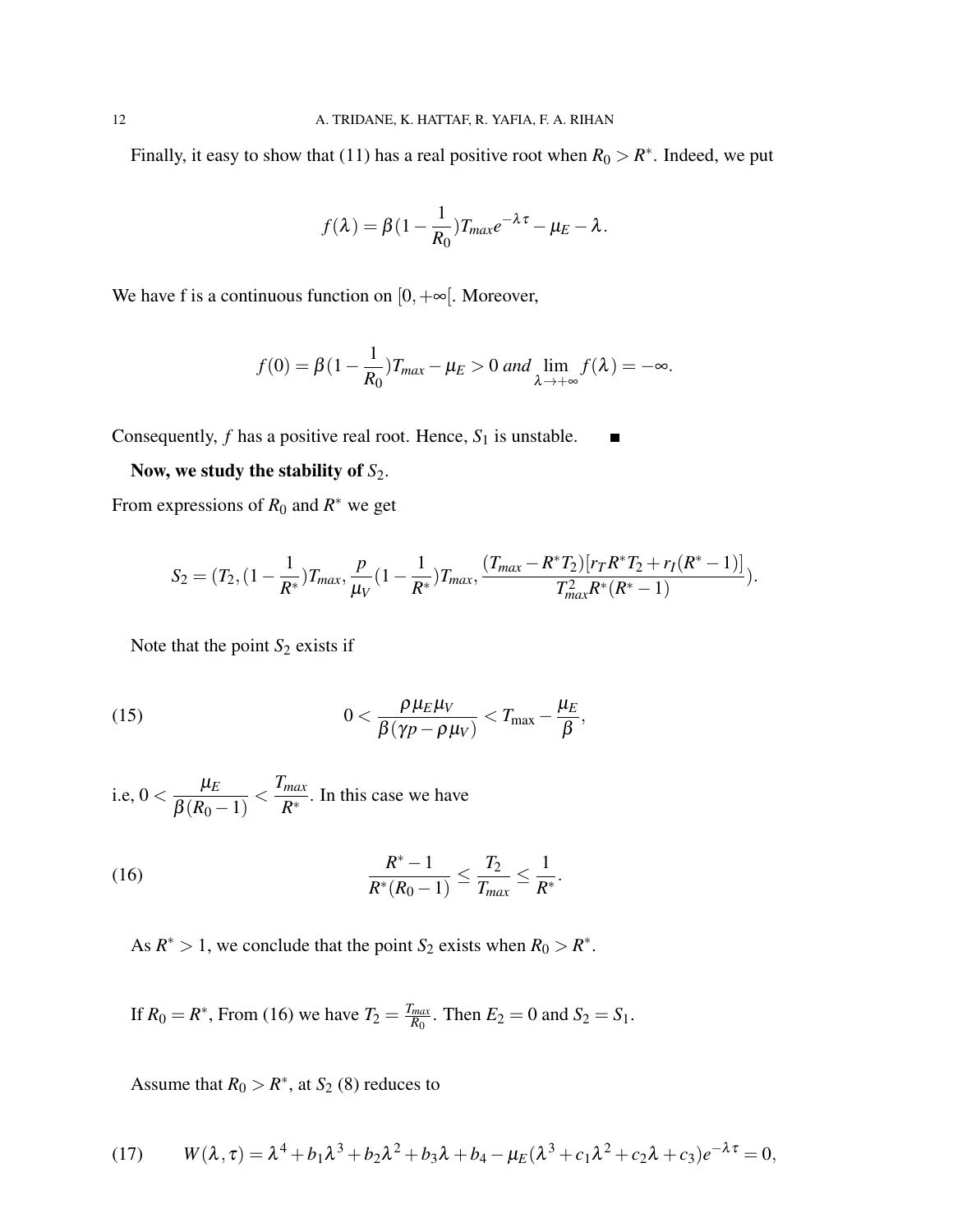where

$$
b_1 = \mu_V + \mu_E + \varphi(T_2) + \rho (1 - \frac{1}{R^*}) \frac{T_{max}}{T_2} + \rho R_0 x(T_2),
$$

$$
b_2 = \mu_E(b_1 - \mu_E) + \chi(T_2) + \mu_V[\varphi(T_2) + \rho(1 - \frac{1}{R^*}) \frac{T_{max}}{T_2}],
$$

$$
b_3 = \mu_E[b_2 - \mu_E(b_1 - \mu_E)] + \rho \mu_V R_0(r_T - r_I)(1 - \frac{1}{R^*})x(T_2),
$$

$$
b_4 = \rho \mu_V \mu_E (1 - \frac{1}{R^*}) [r_I + r_I (1 - \frac{1}{R^*}) \frac{T_{max}}{T_2} + (r_T - r_I) R_0 x(T_2)],
$$

$$
c_1 = b_1 - \mu_E - bE_2,
$$

$$
c_2 = b_2 - \mu_E(b_1 - \mu_E) + bE_2(\psi(T_2) - \mu_V),
$$

$$
c_3 = \frac{b_4}{\mu_E} + \mu_V b E_2 \psi(T_2),
$$

$$
x(T) = \frac{R^*T}{R^*T + (R^*-1)T_{max}},
$$

$$
\varphi(T) = \frac{r_T T}{T_{max}} + r_I(1 - \frac{1}{R^*}),
$$

$$
\psi(T) = r_T(\frac{1}{R^*} - \frac{2T}{T_{max}}) - \rho R_0 \frac{(R^* - 1)^2 T_{max}^2}{[R^*T + (R^* - 1)T_{max}]^2},
$$

$$
\chi(T) = \rho R_0 \left[ \frac{r_T T_2}{T_{max}} - \rho (R^* - 1) T_{max} \frac{R^* (R_0 - 1) T - (R^* - 1) T_{max}}{[R^* T + (R^* - 1) T_{max}]^2} \right] + \rho r_I \frac{R^* - 1}{R^* x(T)}.
$$

When  $\tau = 0$ , (17) become

(18) 
$$
\lambda^4 + \bar{b}_1 \lambda^3 + \bar{b}_2 \lambda^2 + \bar{b}_3 \lambda + \bar{b}_4 = 0,
$$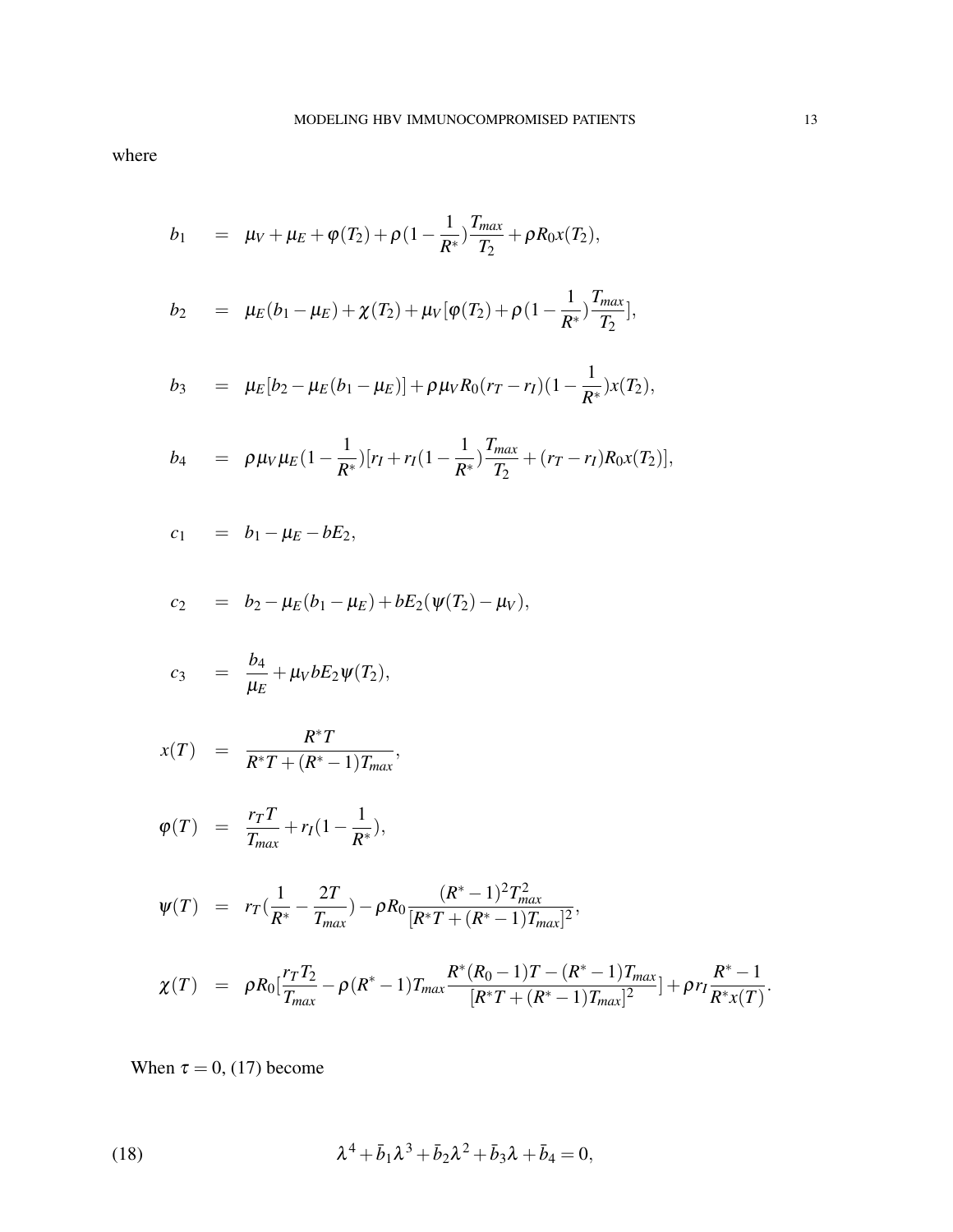where

$$
\bar{b}_1 = \mu_V + \varphi(T_2) + \rho (1 - \frac{1}{R^*}) \frac{T_{max}}{T_2} + \rho R_0 x(T_2),
$$
\n
$$
\bar{b}_2 = \chi(T_2) + \mu_V [\varphi(T_2) + \rho (1 - \frac{1}{R^*}) \frac{T_{max}}{T_2}] + \mu_E b E_2,
$$
\n
$$
\bar{b}_3 = \rho \mu_V R_0 (r_T - r_I) (1 - \frac{1}{R^*}) x(T_2) + \mu_E b E_2 (\mu_V - \psi(T_2)),
$$
\n
$$
\bar{b}_4 = -\mu_V \mu_E b E_2 \psi(T_2).
$$

If  $\psi(T_2) > 0$ , then equation (18) has a real positive root. Hence  $S_2$  is unstable.

According to the study of the function  $\psi$ , we deduce the following remark.

#### Remark

• If 
$$
R_0 < \frac{r_T(2R^* - 1)^3}{27\rho R^*(R^* - 1)^2}
$$
, then there exists  $T_c < \frac{T_{\text{max}}}{2R^*}$  satisfying the equation

$$
\frac{r_T}{T_{max}}(\frac{T_{max}}{R^*}-2T_c)(T_c+\frac{\mu_E}{\beta})=\rho R_0(\frac{\mu_E}{\beta})^2,
$$

such that 
$$
\psi
$$
 is positive on  $[0, T_c]$  and negative on  $[T_c, \frac{T_{max}}{R^*}]$ .  
\n• If  $R_0 > \frac{r_T(2R^* - 1)^3}{27\rho R^*(R^* - 1)^2}$ , then  $\psi(T)$  is negative for all  $T \in [0, \frac{T_{max}}{R^*}]$ .  
\n• If  $R^* < R_0 < 2R^* - 1$ , then  $\psi(T_2) < 0$ .

From the Routh-Hurwitz Criterion, we have the following Theorem.

**Theorem 3.3** Suppose that  $\tau = 0$  and  $R_0 > R^*$ , we have :

- $(1)$  If  $\psi(T_2) < 0$ ,  $\bar{b}_1\bar{b}_2 \bar{b}_3 > 0$  and  $\bar{b}_3(\bar{b}_1\bar{b}_2 \bar{b}_3) \bar{b}_1^2\bar{b}_4 > 0$ , then  $S_2$  is locally asymptoti*cally stable.*
- *(2) If*  $\psi(T_2) > 0$ *, then S*<sub>2</sub> *is unstable.*

## 3.1 Hopf bifurcation analysis

In this subsection, we prove the occurrence Hopf bifurcation by using the time delay  $\tau$  as the bifurcation parameter. Throughout this subsection, we will assume that  $R_0 > R^*$ , which means that the endemic equilibrium  $S_2$  exists.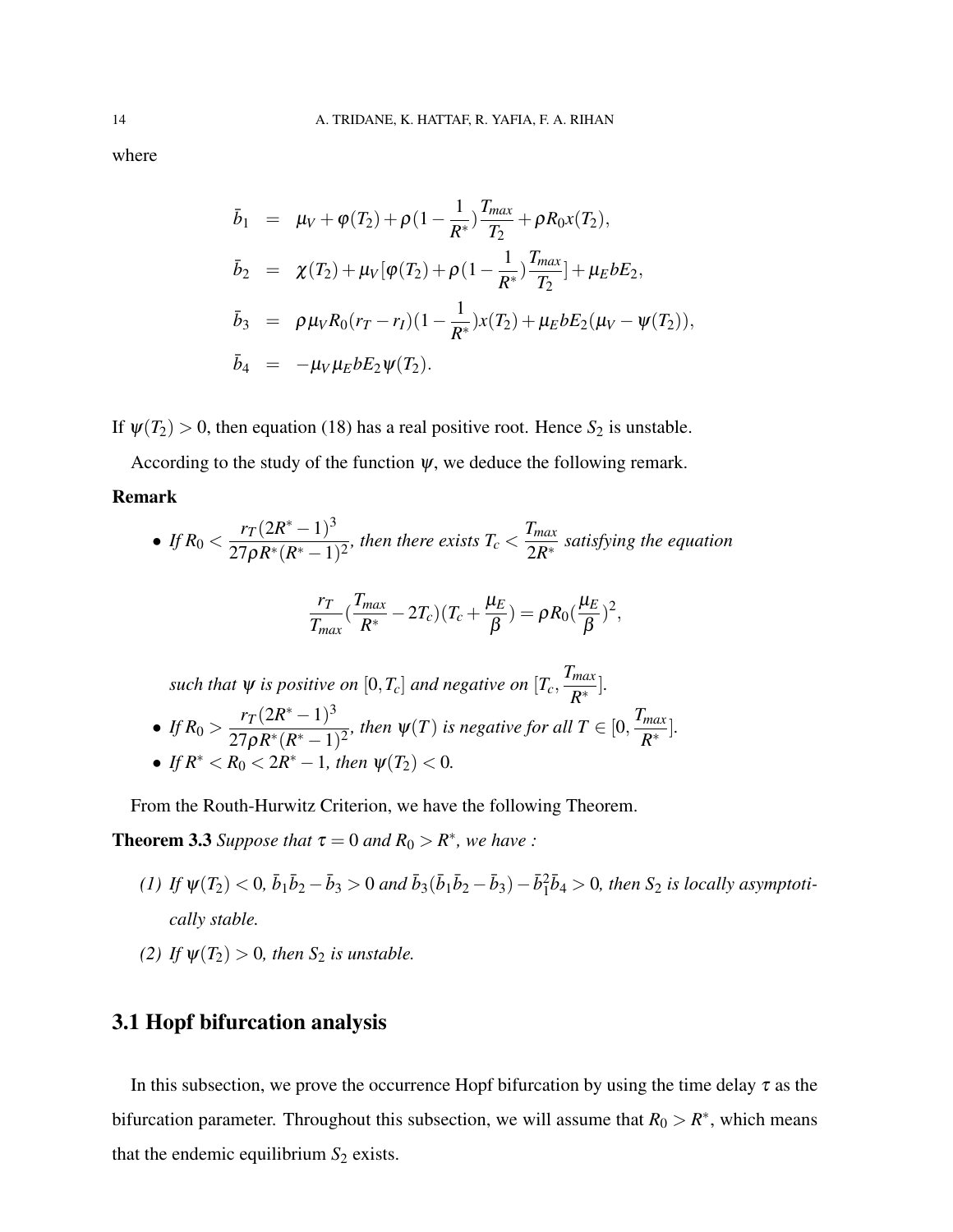Let  $\lambda(\tau) = \alpha(\tau) + i\omega(\tau)$  be the root of (17). If the conditions

$$
(H_1) \t\t \psi(T_2) < 0, \ \bar{b}_1 \bar{b}_2 - \bar{b}_3 > 0, \ \bar{b}_3(\bar{b}_1 \bar{b}_2 - \bar{b}_3) - \bar{b}_1^2 \bar{b}_4 > 0,
$$

are satisfied. Then, from Theorem 3.4, we have  $\alpha(0) < 0$ . By continuity of  $\alpha$ ,  $\alpha(\tau) < 0$  for  $0 \leq \tau < \tau_c$  for some critical value  $\tau_c > 0$ .

Assume  $\alpha(\tau_c) = 0$ , and  $\alpha(\tau) < 0$  for  $0 \le \tau < \tau_c$ , then the steady state  $S_2$  may loses it's stability at  $\tau = \tau_c$ . Let  $\lambda = i\omega$ In fact, *i* $\omega$  is a purely imaginary root of equation (17). Then, we have

(19) 
$$
W(i\omega, \tau) = \omega^4 - b_2\omega + b_4 + i\omega(b_3 - b_1\omega^2) = \mu_E[c_3 - c_1\omega^2 + i\omega(c_2 - \omega^2)]e^{-i\omega\tau}.
$$

Equating real parts and imaginary parts, we have the following:

(20) 
$$
\begin{cases} \omega^4 - b_2 \omega^2 + b_4 = \mu_E (c_3 - c_1 \omega^2) \cos(\omega \tau) + \mu_E \omega (c_2 - \omega^2) \sin(\omega \tau), \\ \omega (b_3 - b_1 \omega^2) = -\mu_E (c_3 - c_1 \omega^2) \sin(\omega \tau) + \mu_E \omega (c_2 - \omega^2) \cos(\omega \tau). \end{cases}
$$

Squaring and adding both equation of (20), one obtains

(21) 
$$
\omega^8 + d_1 \omega^6 + d_2 \omega^4 + d_3 \omega^2 + d_4 = 0,
$$

where

$$
d_1 = b_1^2 - 2b_2 - \mu_E^2,
$$
  
\n
$$
d_2 = b_2^2 + 2b_4 - 2b_1b_3 + \mu_E^2(2c_2 - c_1^2),
$$
  
\n
$$
d_3 = b_3^2 - 2b_2b_4 + \mu_E^2(2c_1c_3 - c_2^2),
$$
  
\n
$$
d_4 = b_4^2 - \mu_E^2c_3^2.
$$

By applying the Mikhailov criterion, we show the switch of stability of the steady state  $S_2$  and we have the following result.

Lemma 3.1 (Mikhailov criterion) *Assume that W has no pair imaginary roots. Then the steady state of the system with the characteristic equation is locally stable if and only if*

$$
[arg(W(iw))]_{w=0}^{w=+\infty}=n\frac{\pi}{2},
$$

*where W is a polynomial with degree n*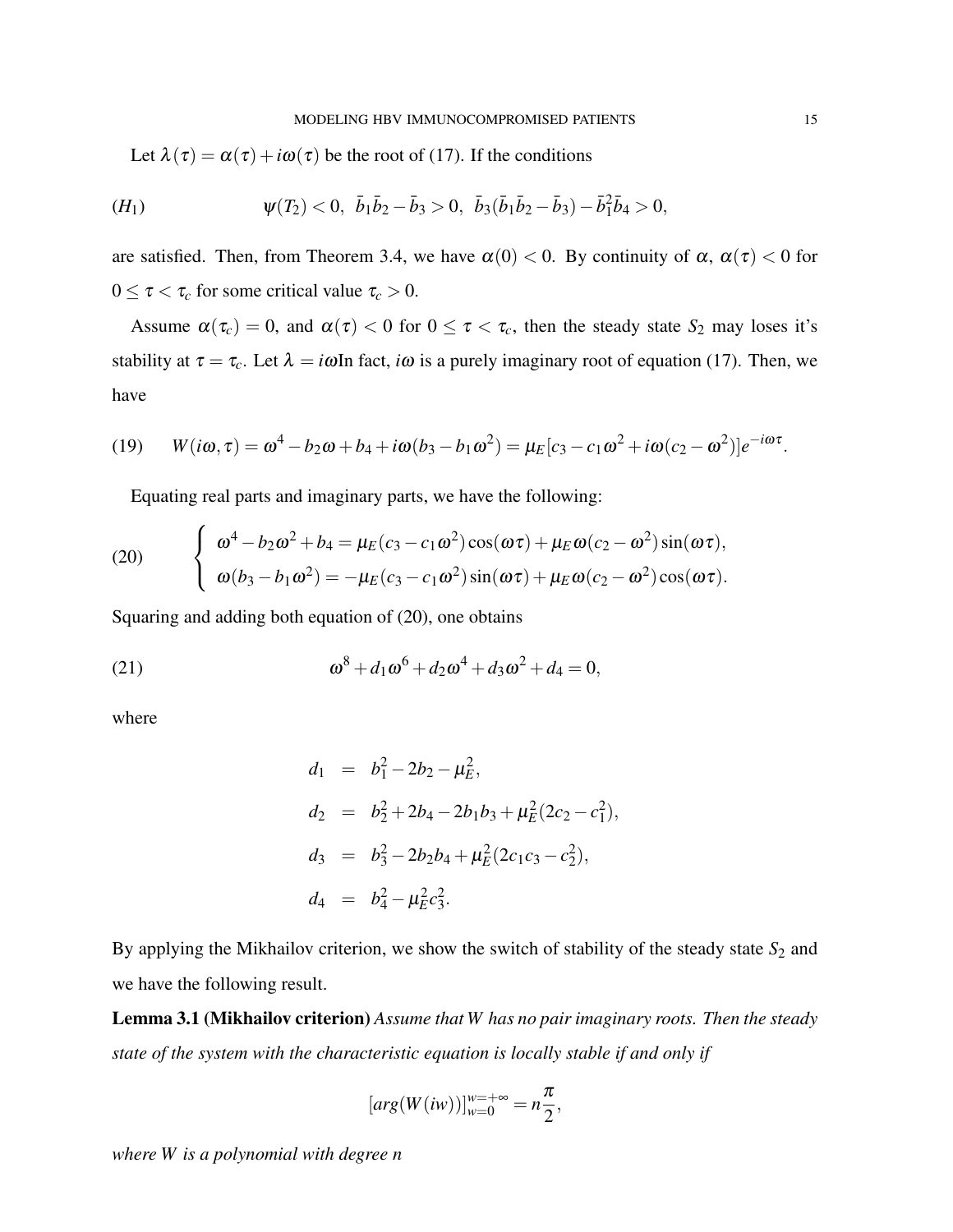The calculation of total change of argument of the complex function  $W(iw)$  when *w* increases from 0 to  $+\infty$  gives the stability of the corresponding steady state. In delay differential equations, the characteristic equation is written as

$$
W(\lambda) = P(\lambda) + \sum_{i=0}^{k} a_i \lambda^i e^{\lambda \tau_i}
$$

where *P* is a polynomial function with  $deg(P) = n > k$ . Then, the condition which ensures the local stability of the corresponding steady state (See Fig. and Fig. ) is given as follows:

$$
[arg(W(iw))]_{w=0}^{w=+\infty}=n\frac{\pi}{2}.
$$

From equation (19) we can write

$$
\sin(W(iw)) = \frac{Im(W(iw))}{\sqrt{Re(W(iw))^2 + Im(W(iw))^2}} \longrightarrow_{w \to +\infty} 0
$$

$$
\cos(W(iw)) = \frac{Re(W(iw))}{\sqrt{Re(W(iw))^2 + Im(W(iw))^2}} \longrightarrow_{w \to +\infty} 1
$$

and

$$
W(0)=b_4-\mu_Ec_3
$$

Then  $arg(W(iw))_{w\to+\infty} \longrightarrow 2\pi$ . If  $b_4 > \mu_E c_3$ , then  $arg(W(0)) = 0$  and

$$
[arg(W(iw))]_{w=0}^{w=+\infty} = 2\pi = 4\frac{\pi}{2}
$$

If  $b_4 < \mu_E c_3$ , then  $arg(W(0)) = \pi$ 

$$
[arg(W(iw))]_{w=0}^{w=+\infty} = 2\pi - \pi < 4\frac{\pi}{2}
$$

which imply that the steady state is unstable for  $\tau = 0$  and unstable for all  $\tau > 0$  (see Fig.).

In the next we compute the critical value  $\tau_c$  of the delay  $\tau$  at which we obtain the switch of stability of the equilibrium point  $S_2$ .

Let  $z = \omega^2$ , then equation (21) becomes

(22) 
$$
g(z) = z^4 + d_1 z^3 + d_2 z^2 + d_3 z + d_4 = 0,
$$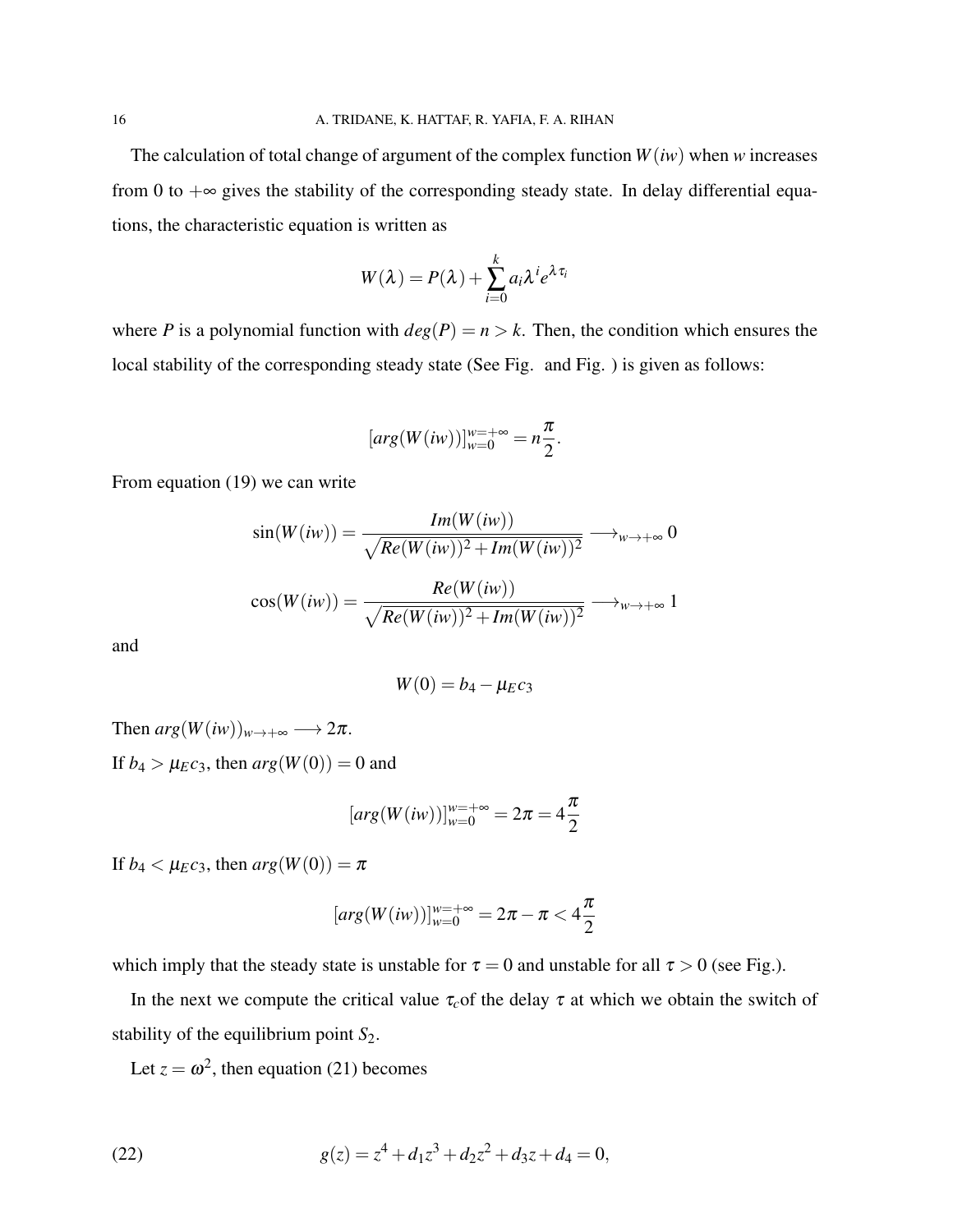

FIGURE 4. Mikailov Hodographs illustrating the stability of the steady state  $S_2$  $for \tau = 0$ 

**Lemma 3.2** Assume that  $Re(\lambda(0)) < 0$ . If equation (22) has no positive roots. Then, all roots *of equation (17) have negative real parts.*

**Proof.** If (22) has no positive roots, then any real number  $\omega$  is not a root of equation (21). This ensures that any real number  $\omega$  is not a root of equation (19). Hence, for any real number  $\omega$ , *i*ω is not a root of equation (17), which implies that there is no  $\tau_c$  such that  $\lambda(\tau_c) = i\omega(\tau_c)$  is a root of equation (17).

Since  $Re(\lambda(0)) < 0$  and  $Re(\lambda(\tau))$  is a continuous function of  $\tau$ , we conclude that all roots of (17) have negative real parts.  $\blacksquare$ 

Next, we present conditions which ensure that equation (17) has a positive root or has no positive roots. To this end, we differentiate

$$
g'(z) = 4z^3 + 3d_1z^2 + 2d_2z + d_3.
$$

We put  $x = z + \frac{d_1}{4}$ 4 , then the equation

(23) 
$$
4z^3 + 3d_1z^2 + 2d_2z + d_3 = 0,
$$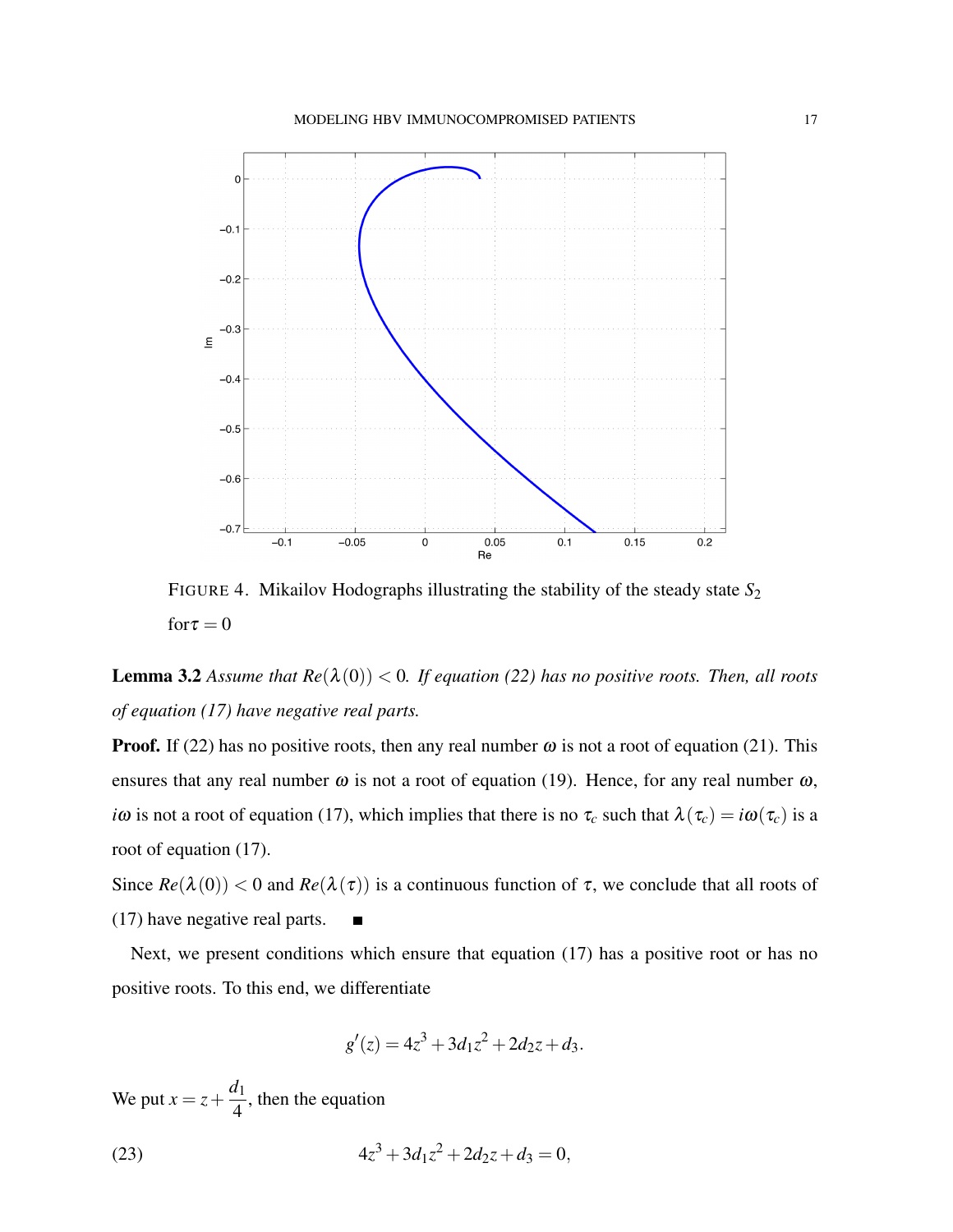

FIGURE 5. Mikailov Hodographs illustrating the stability of the steady state *S*<sup>2</sup> for  $\tau = 40$ 

becomes

(24) 
$$
z^3 + m_1 z + m_2 = 0,
$$

where

$$
m_1 = \frac{8d_2 - 3d_1^2}{16}
$$
, and  $m_2 = \frac{d_1^3 - 4d_1d_2 + 8d_4}{27}$ .

From Cardano's method, the discriminant of equation (24) is

$$
\Delta = \frac{m_2^2}{4} + \frac{m_1^3}{27},
$$

and, solutions of equation (24) are:

$$
x_k = j^k \sqrt[3]{\frac{-m_2}{2} + \sqrt{\Delta}} + j^{2k} \sqrt[3]{\frac{-m_2}{2} - \sqrt{\Delta}}, \ k = 0, 1, 2, \ j = \frac{-1}{2} + \frac{\sqrt{3}}{2}i = e^{i\frac{2\pi}{3}}.
$$

Hence,

(25) 
$$
g'(z) = 4 \prod_{k=0}^{k=2} (z - z_k), \text{ with } z_k = x_k - \frac{d_1}{3}
$$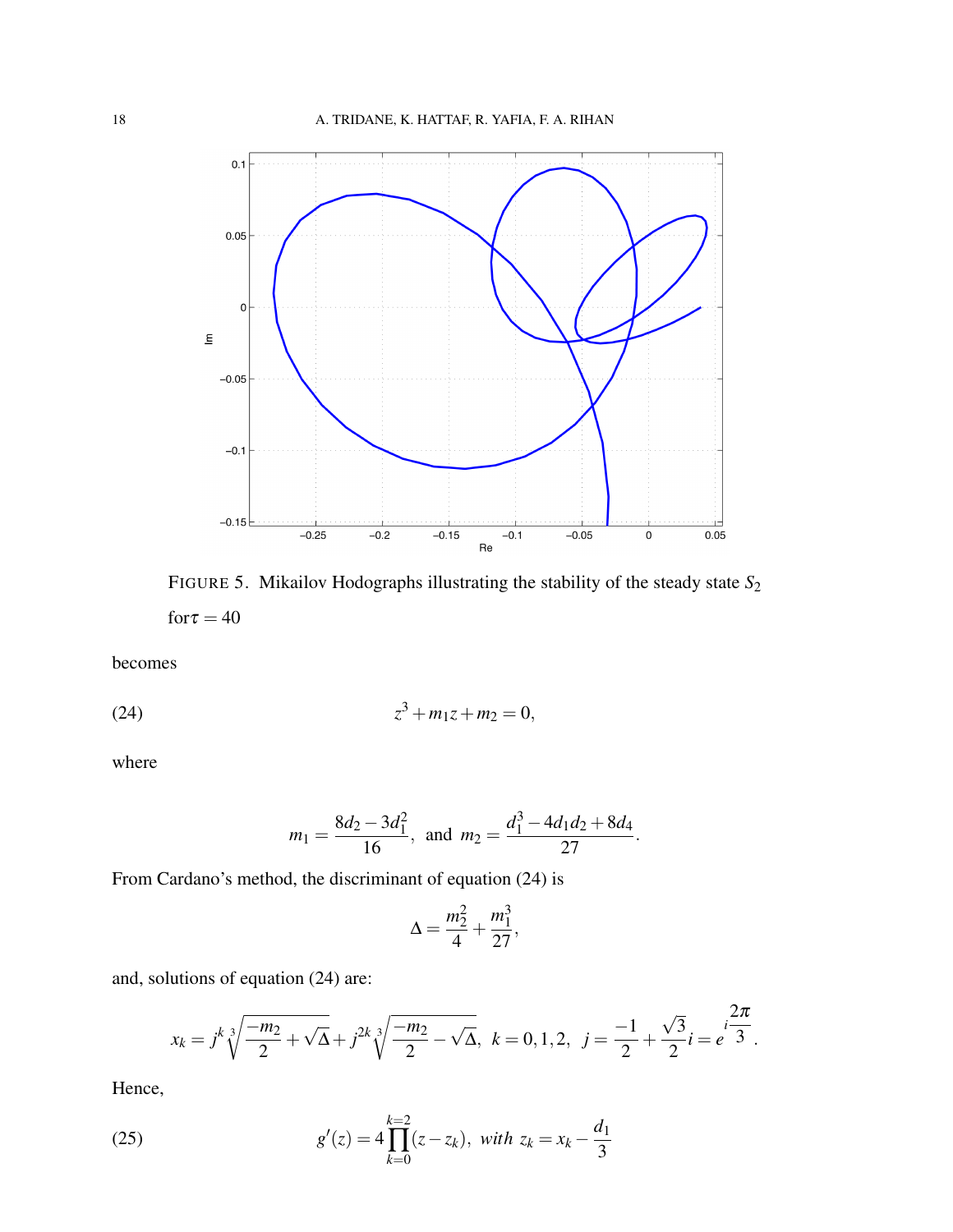

FIGURE 6. Mikailov Hodographs illustrating the instability of the steady state *S*<sub>2</sub> for  $\tau = 80$ 

According to the sign of the discriminant, we have three cases:

- If  $\Delta > 0$ , then  $z_0$  is real,  $z_1$  and  $z_2$  are conjugate roots.
- If  $\Delta = 0$ , then there is one real root (a triple root) or two real roots (a single root and a double root).
- If  $\Delta$  < 0, then there are three real roots.

### Lemma 3.3

(i): *If either (a)*  $d_4 < 0$ *, or (b)*  $d_4 \geq 0$ *, and there exists*  $k \in \{0, 1, 2\}$  *such that*  $z_k > 0$  *and*  $g(z_k) \leq 0$ , then equation (22) has a positive root.

(ii): *If the conditions (a) and (b) are not satisfied, then equation (22) has no positive roots.*

**Proof.** (*i*) Suppose that condition (*a*) holds, that is,  $d_4 < 0$ . Then, we have that  $g(0) = d_4 < 0$ . On the other hand, since

$$
\lim_{x \to +\infty} g(x) = +\infty,
$$

by the intermediate value Theorem, equation (22) has a positive root.

Now, suppose that condition (b) holds. Then, there exists  $k \in \{0, 1, 2\}$  such that  $z_k > 0$  and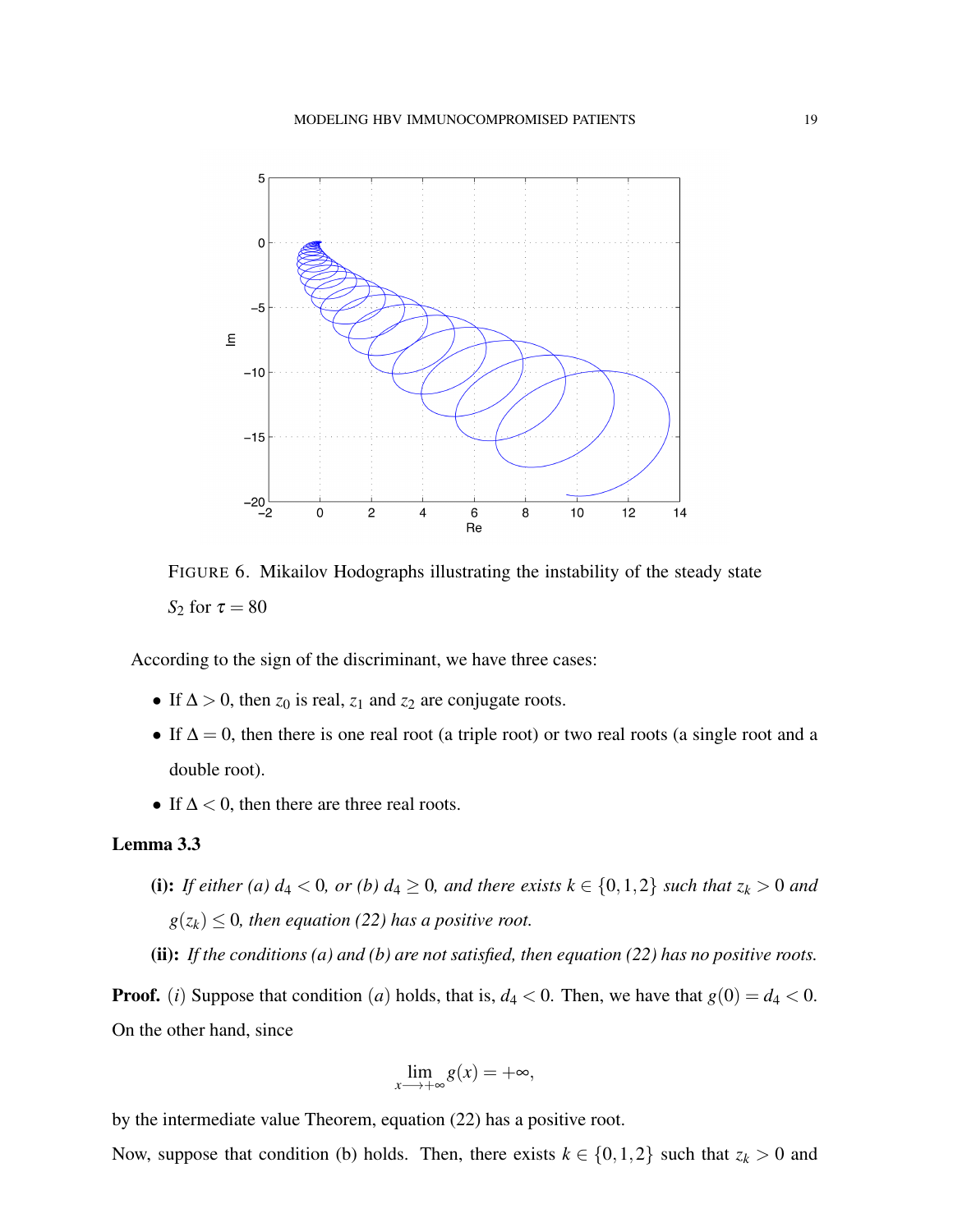$g(z_k) \leq 0$ . Since  $g(0) = d_4 < 0$ , again by the intermediate value Theorem, *g* has a zero between the origin and *z<sup>k</sup>* .

(*ii*) Suppose that condition conditions (a) and (b) are not satisfied. If  $\Delta \geq 0$ , then

$$
g'(z) = 4(z - z_0)Q(x),
$$

where  $Q$  is a quadratic polynomial with discriminant negative or nul. Hence  $g'$  is negative on ]−∞,*z*0], positive on [*z*0,+∞[. So *g* is decreasing ]−∞,*z*0] and increasing on [*z*0,+∞[. Moreover  $g(z_0)$  is the global minimum of *g* on **R**. If  $g(z_0) > 0$ , then *g* is is strictly positive on the real numbers. Thus, equation (22) has no positive roots. If  $z_0 \le 0$ , then *g* is increasing on [0, + $\infty$ [. Hence,  $g(z) \ge g(0) = d_4 \ge 0$  for all  $z \ge 0$ . So equation (22) has no positive roots.

If  $\Delta < 0$ , then (23) are three real roots  $z_k$ ,  $k = 0, 1, 2$ , and  $g(z_k)$  are three extremums of *g*. If  $g(z_k) > 0$  for all k, then g is is strictly positive on the real numbers. Thus, equation (22) has no positive roots. If  $z_k \le 0$  for all k, then *g* is increasing on  $[0, +\infty]$ . Then  $g(z) \ge g(0) = d_4 \ge 0$  for all  $z \ge 0$ . So equation (22) has no positive roots.

Using the above lemmas, we have the following result.

# **Theorem 3.4** Suppose  $R_0 > R^*$  and  $(H_1)$  is satisfied.

*If the conditions (a) and (b) of Lemma 3.3 are not satisfied, then S<sub>2</sub> is asymptotically stable for all values of the time delay*  $\tau \geq 0$ *.* 

Next, we will provide the conditions on the parameters to ensure that the Hopf bifurcation occurs at  $\tau = \tau_c$ . Suppose conditions in Lemma 3.3 hold, then equation (22) has a positive root. Without loss of generality, we assume that it has four positive roots, denoted by  $p_k$ ,  $k = 0, 1, 2, 3$ . Therefore equation (21) has four positive roots,  $\omega_k = \sqrt{p_k}$  for  $k = 0, 1, 2, 3$ .

From (20) we know that  $\tau_{k,n}$  for  $k = 0, 1, 2, 3$  and  $n \in \mathbb{N}$ , corresponding to  $\omega_k$  is

$$
\tau_{k,n} = \frac{1}{\omega_k} \arcsin \frac{\omega(c_2 - \omega^2)(\omega^4 - b_2\omega + b_4) - \omega(b_3 - b_1\omega^2)(c_3 - c_1\omega^2)}{\mu_E[(c_3 - c_1\omega^2)^2 + \omega^2(c_2 - \omega^2)^2]} + \frac{2n\pi}{\omega_k}.
$$

Now, let  $\tau_c > 0$  be the smallest  $\tau$  such that  $\alpha(\tau_c) = 0$ . Then,

(26) 
$$
\tau_c = \tau_{k_c, n_c} = \min\{\tau_{k,n} > 0, 0 \le k \le 3, n \in \mathbb{N}\} \text{ and } \omega_c = \omega_{k_c}.
$$

Theorem 3.5 *For the time lag* τ*, let the critical time lag* τ*<sup>c</sup> and* ω*<sup>c</sup> be defined as in (26). Suppose that*  $R_0 > R^*$ ,  $(H_1)$  and  $4\omega_c^6 + 3d_1\omega_c^4 + 2d_2\omega_c^2 + d_3 \neq 0$ .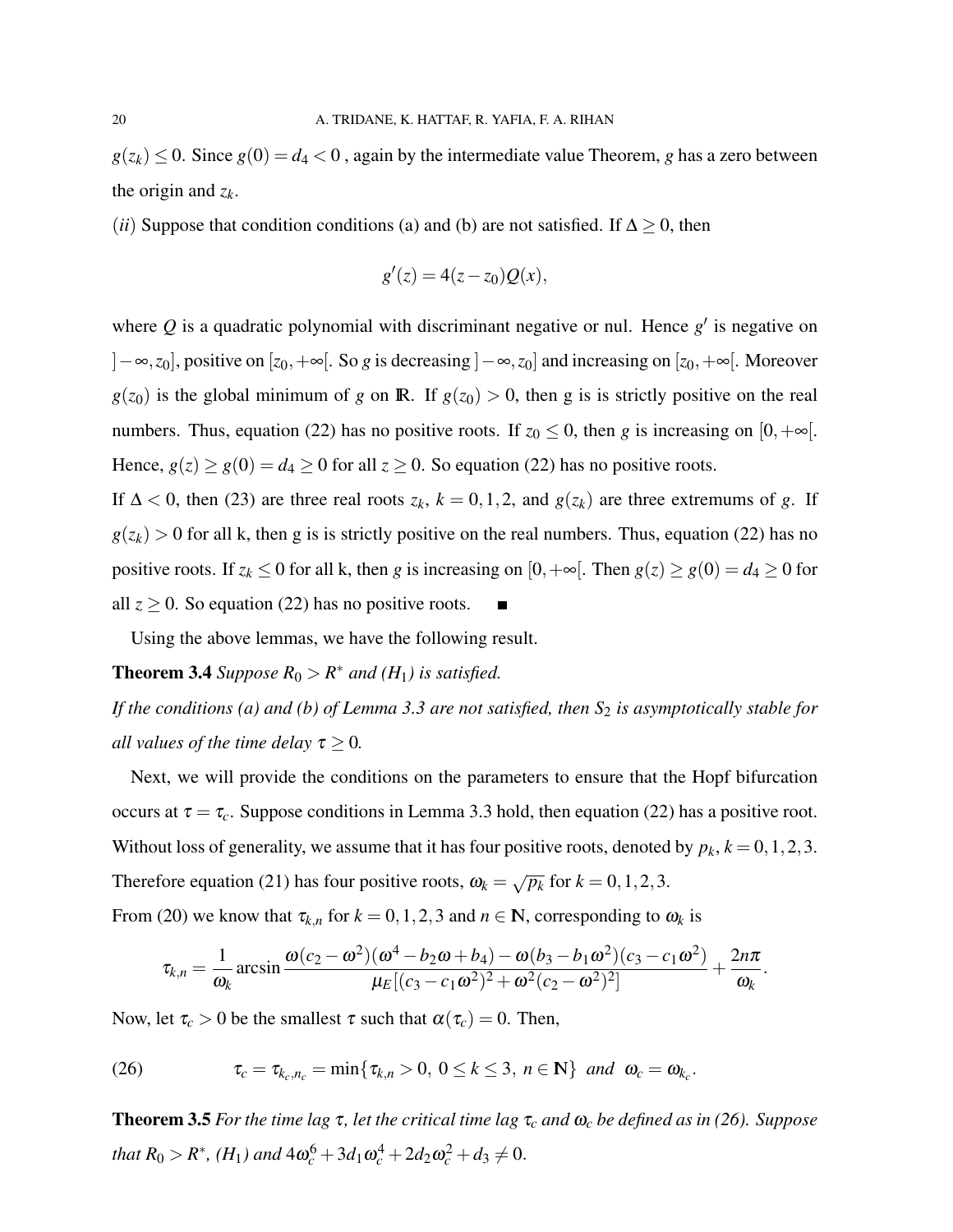*If one of the conditions* (*a*) *and* (*b*) *of Lemma 3.3 are satisfied, then*  $S_2$  *is locally asymptotically stable when*  $\tau \in [0, \tau_c]$  *and unstable when*  $\tau > \tau_c$ *. Further, system (1) undergoes Hopf bifurcation at*  $S_2$  *when*  $\tau = \tau_c$ *.* 



FIGURE 7. Hopf bifurcation occurs and periodic solutions appear. For this simulation, we choose  $r_T = 0.5$ ,  $r_I = 0.01$ ,  $T_{max} = 13.6 \times 10^6$ ,  $\gamma = 0.0014$ ,  $\rho =$  $0.05, b = 5.4 \times 10^{-4}, p = 200, μ<sub>V</sub> = 0.67, β = 3.4 \times 10^{-7}, E<sub>0</sub> = 0, μ<sub>E</sub> =$ 0.5,  $\tau = 16$ .

**Proof.** From Theorem 3.4, we have  $S_2$  is locally asymptotically stable for  $\tau = 0$ . Then  $\alpha(0) < 0$ . Since  $\alpha(\tau_c) = 0$ , we conclude that  $\alpha(\tau) < 0$  for all  $\tau \in [0, \tau_c]$ . Hence,  $S_2$  is locally asymptotically stable when  $\tau \in [0, \tau_c]$ . Because otherwise, there exists a  $\xi \in [0, \tau_c]$  such that  $\alpha(\xi) > 0$ . Since  $\alpha(0) < 0$ , again by the intermediate value theorem, there exists a  $\xi' \in [0, \tau_c]$  such that  $\alpha(\xi') = 0$ . This contradicts the fact that  $\tau_c$  is the smallest of  $\tau$  such that  $\alpha(\tau_c) = 0$ .

Now, we will show that

$$
\frac{d\alpha(\tau_c)}{d\tau}>0,
$$

This will signify that there exists at least one eigenvalue with positive real part for  $\tau > \tau_c$ . Moreover, the conditions for Hopf bifurcation [13] are then satisfied yielding the required periodic solution. We differentiate equation (17) with respect to  $\tau$ , we obtain

$$
(\frac{d\lambda}{d\tau})^{-1} = \frac{4\lambda^3 + 3b_1\lambda^2 + 2b_2\lambda + b_3}{-\mu_E\lambda(\lambda^3 + c_1\lambda^2 + c_2\lambda + c_3)e^{-\lambda\tau}} + \frac{3\lambda^2 + 2c_1\lambda + c_2}{\lambda(\lambda^3 + c_1\lambda^2 + c_2\lambda + c_3)} - \frac{\tau}{\lambda}.
$$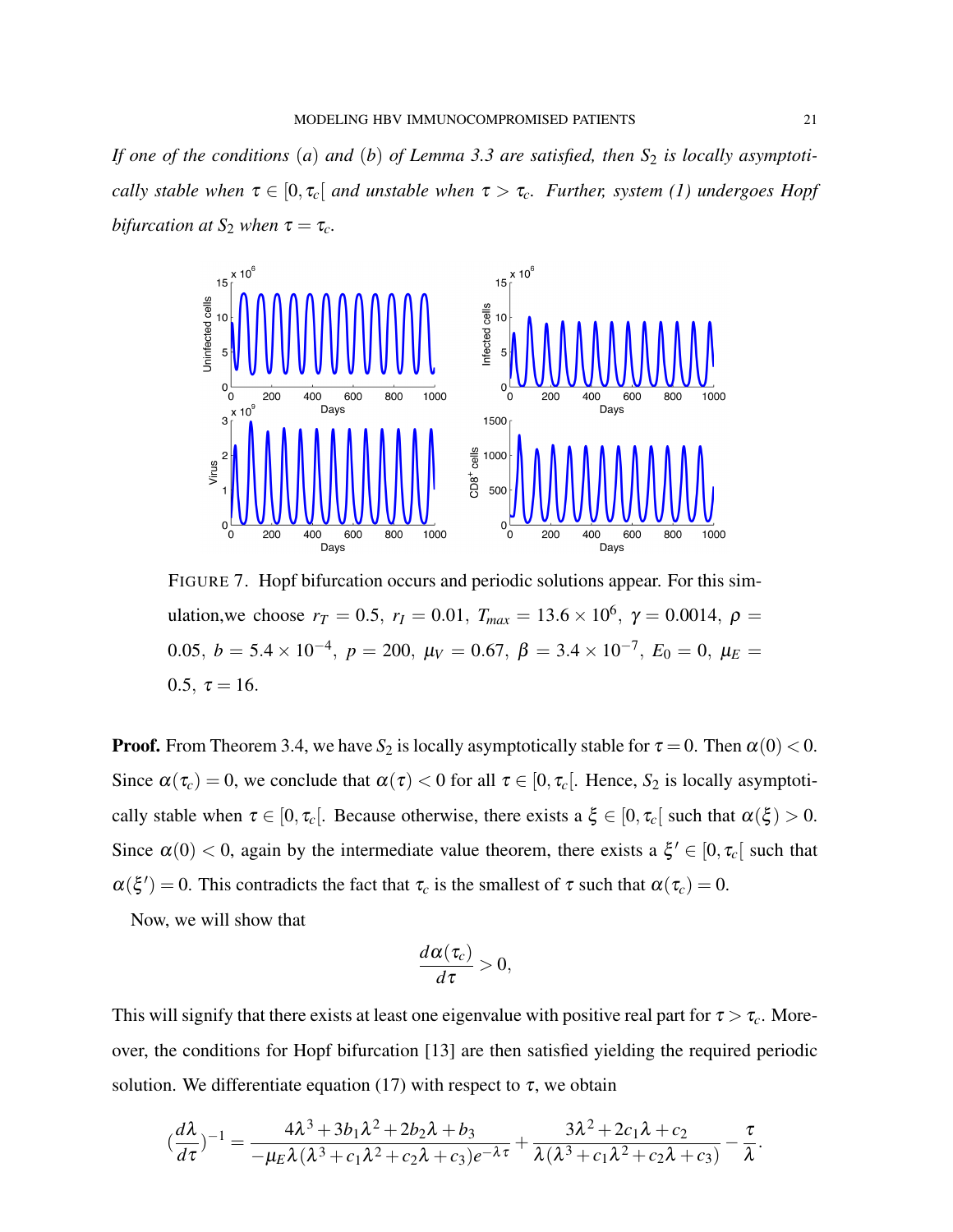As,

$$
sign \frac{dRe(\lambda)}{d\tau}\bigg|_{\tau=\tau_c} = sign(Re(\frac{d\lambda}{d\tau})^{-1}\bigg|_{\tau=\tau_c}
$$

).

Then,

$$
sign(\frac{d\alpha(\tau_c)}{d\tau}) = sign[\frac{4\omega_c^6 + 3d_1\omega_c^4 + 2d_2\omega_c^2 + d_3}{\omega_c^2(b_3 - b_1\omega_c^2)^2 + (\omega_c^4 - b_2\omega_c^2 + b_4)^2}] > 0.
$$

Because, if  $\frac{d\alpha(\tau_c)}{d\tau_c}$ *d*τ  $<$  0, then equation (17) has a root with positive real part root for  $\tau < \tau_c$ . This contradicts that  $S_2$  is locally asymptotically stable for  $\tau < \tau_c$ .

Therefore, the transversally condition holds and hence Hopf bifurcation occurs at  $\tau = \tau_c$ . This completes the proof of theorem.

## 4. Control the infection with antiviral therapy

After analyzing this model without treatment, we would like to consider the treatment. Here we will consider two type of treatments: interferon- $\alpha$  (IFN) and nucleotside analogs (NAs). It is well know that there is a correlation between the high virus load and  $CD8^+$  failure. It is very important to know which type of therapy regime would allow to reduce the viral load and maintain the dynamic of the peripheral  $CD8^+$  at an adequate level. For these reasons we would like to study the following model

$$
\frac{dT}{dt} = r_T T \left( 1 - \frac{T + I}{T_{\text{max}}} \right) - (1 - u_1) \frac{\gamma T V}{T + I} + \rho I
$$
\n
$$
\frac{dI}{dt} = r_I I \left( 1 - \frac{T + I}{T_{\text{max}}} \right) + (1 - u_1) \frac{\gamma T V}{T + I} - b I E - \rho I
$$

(27)

$$
\frac{dV}{dt} = (1 - u_2)pI - \mu_V V
$$

$$
\frac{dE}{dt} = \beta I(t-\tau)E(t-\tau) + E_0 - \mu_E E.
$$

The INF therapy can lower the virus load *p* by a factor of  $(1 - u_2)$  with an effectiveness  $u_2$  and NA can bloke the shedding and bending of the virus to the uninfected cells, by lowering  $\gamma$  by a factor (1−*u*1) with an effectiveness *u*1. Might also define in our model the total therapy efficacy by  $1 - u = (1 - u_1)(1 - u_2)$  and in order to keep our model with in the biological frame we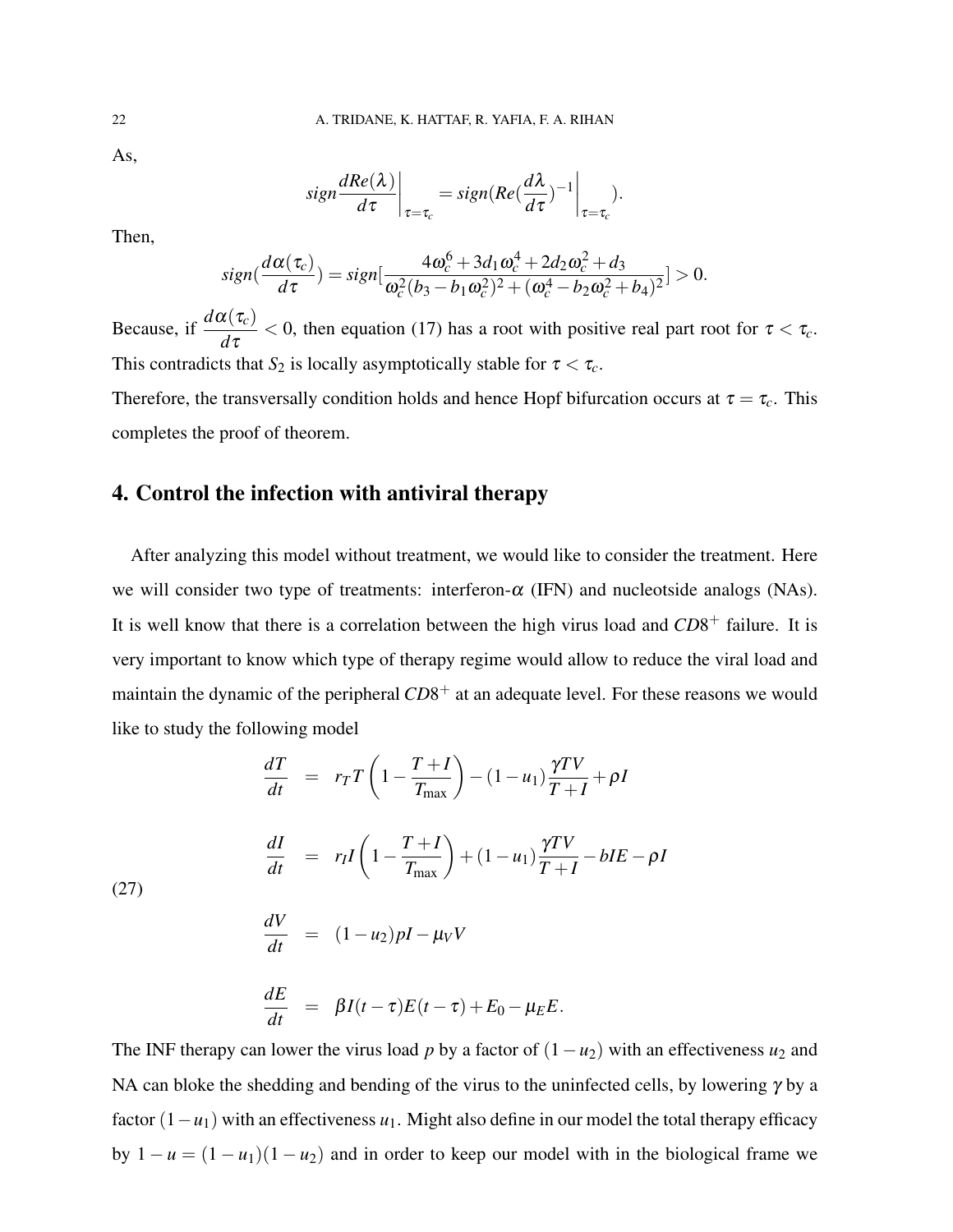would also suggest that there are bounds for both therapies that represent the range of the doses of treatment protocols, of course that would change depending of the severity of the infection, age and weight of the patient and other health condition, which means  $u_1_{\text{min}} \leq u_1 \leq u_1_{\text{max}}$  and  $u_{2\min} \leq u_2 \leq u_{2,\max}$ 

We consider a control problem with objective function defined as follows

(28) 
$$
J(u_1, u_2) = \int_{t_0}^{t_f} [QV(t) - WT(t) + R_1u_1^2(t) + R_2u_2^2(t)]dt.
$$

The parameters  $Q$ ,  $R_1$  and  $W$  are the weight constants for the virus and control inputs respectively. The second term in (28) represents systemic costs of the drug treatment (i.e., severity of unintended side effects as well as treatment cost). The case when  $u_i(t) = u_{i\text{max}}$  represents maximal use of the antiviral therapy. The objective function ( 28) expresses our goal to minimize both the HBV virus population and systemic costs to body . Therefore, we seek a pair optimal control  $u^* = (u_1^*)$  $i<sub>1</sub>$ <sup>\*</sup>,  $u<sub>2</sub>$ <sup>\*</sup>  $_{2}^{*}$ ) such that

(29) 
$$
J(u^*) = \min\{J(u_1, u_2) : (u_1, u_2) \in U\},\
$$

subject to the system of ODE (27) and where

 $U = \{u = (u_1, u_2) | u \text{ is measurable}, u_1 \in [u_1 \text{min}, u_1 \text{max}], \text{ and } u_2 \in [u_2 \text{min}, u_2 \text{max}] \text{ for } t \in [t_0, t_1] \}$ is the control set.

# 4.1 Existence of an optimal control pair

The existence result in [7] and Lukes in [15] guarantee existence of the optimal control pair as follows

Theorem 4.1 *There exists an optimal control pair* (*u* ∗  $i<sub>1</sub>$ <sup>\*</sup>,  $u<sub>2</sub>$ <sup>\*</sup>  $\binom{*}{2} \in U$  such that

$$
J(u_1^*, u_2^*) = \min_{(u_1, u_2) \in U} J(u_1, u_2).
$$

**Proof.** To use an existence result in [7], we must check the following properties: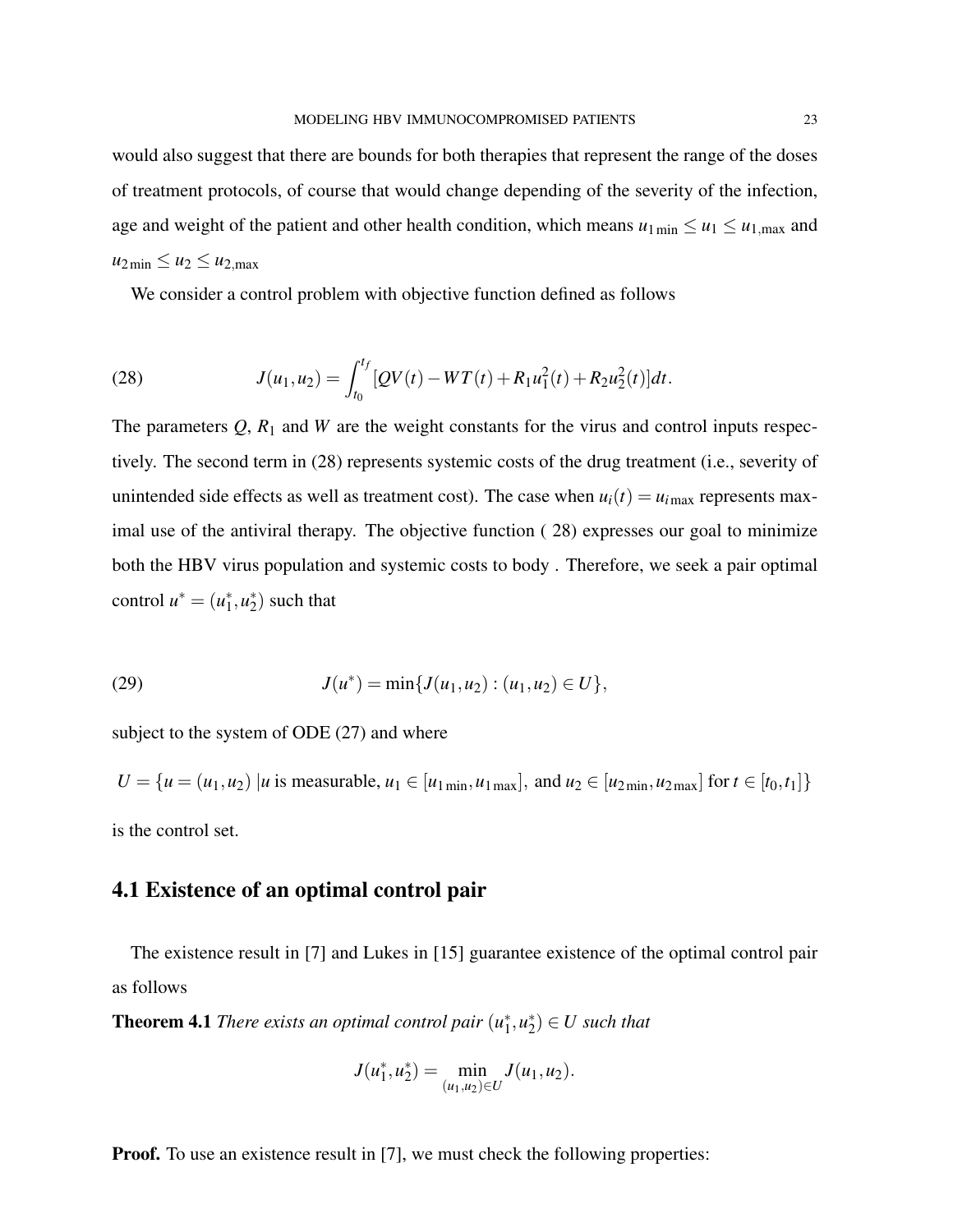- (1) The set of controls and corresponding state variables is nonempty.
- (2) The control set *U* is convex and closed.
- (3) The right hand side of the state system is bounded by a linear function in the state and control variables.
- (4) The integrand of the objective functional is convex on *U*.
- (5) There exist constants  $c_1, c_2 > 0$  and  $\beta > 1$  such that the integrand  $L(T, V, u_1, u_2)$  of the objective functional satisfies

$$
L(T, V, u_1, u_2) \geq c_1(|u_1|^2 + |u_2|^2)^{\frac{\beta}{2}} - c_2.
$$

To verify the condition 1, we use a result in [15] to show that the existent solutions of (27) with bounded coefficients. the condition 2 is straightforward, the bilinearity of the system with respect to  $u_1$  and  $u_2$  guarantee the condition 3 Our control set satisfies condition 2. Since the state system is bilinear in  $u_1$  and  $u_2$  and the solution is bounded, the right hand side of system (27) satisfies condition 3. Note that the integrand of our objective functional is convex. Since the states are bounded, then there exists  $c_1$ ,  $c_2 > 0$  and  $\beta = 2 > 1$  such that

$$
L(T, V, u_1, u_2) \ge c_1(|u_1|^2 + |u_2|^2) - c_2.
$$

Therefore,existence an optimal control pair.

# 4.2 Optimality system

Pontryagin's minimum Principle with delay given in [8] provides necessary conditions for an optimal control problem. This principle converts (27), (28) and (29) into a problem of minimizing an Hamiltonian, *H*, with :

$$
H(t, T, I, V, E, I_{\tau}, E_{\tau}, u_1, u_2, \lambda) = QV - WT + R_1u_1^2 + R_2u_2^2
$$
  
+  $\lambda_1 [rrT\left(1 - \frac{T + I}{T_{\text{max}}}\right) - (1 - u_1)\frac{\gamma TV}{T + I} + \rho I]$   
+  $\lambda_2 [r_I I\left(1 - \frac{T + I}{T_{\text{max}}}\right) + (1 - u_1)\frac{\gamma TV}{T + I} - bIE - \rho I]$   
+  $\lambda_3 [(1 - u_2)\rho I - \mu_V V] + \lambda_4 [\beta I_{\tau} E_{\tau} + E_0 - \mu_E E].$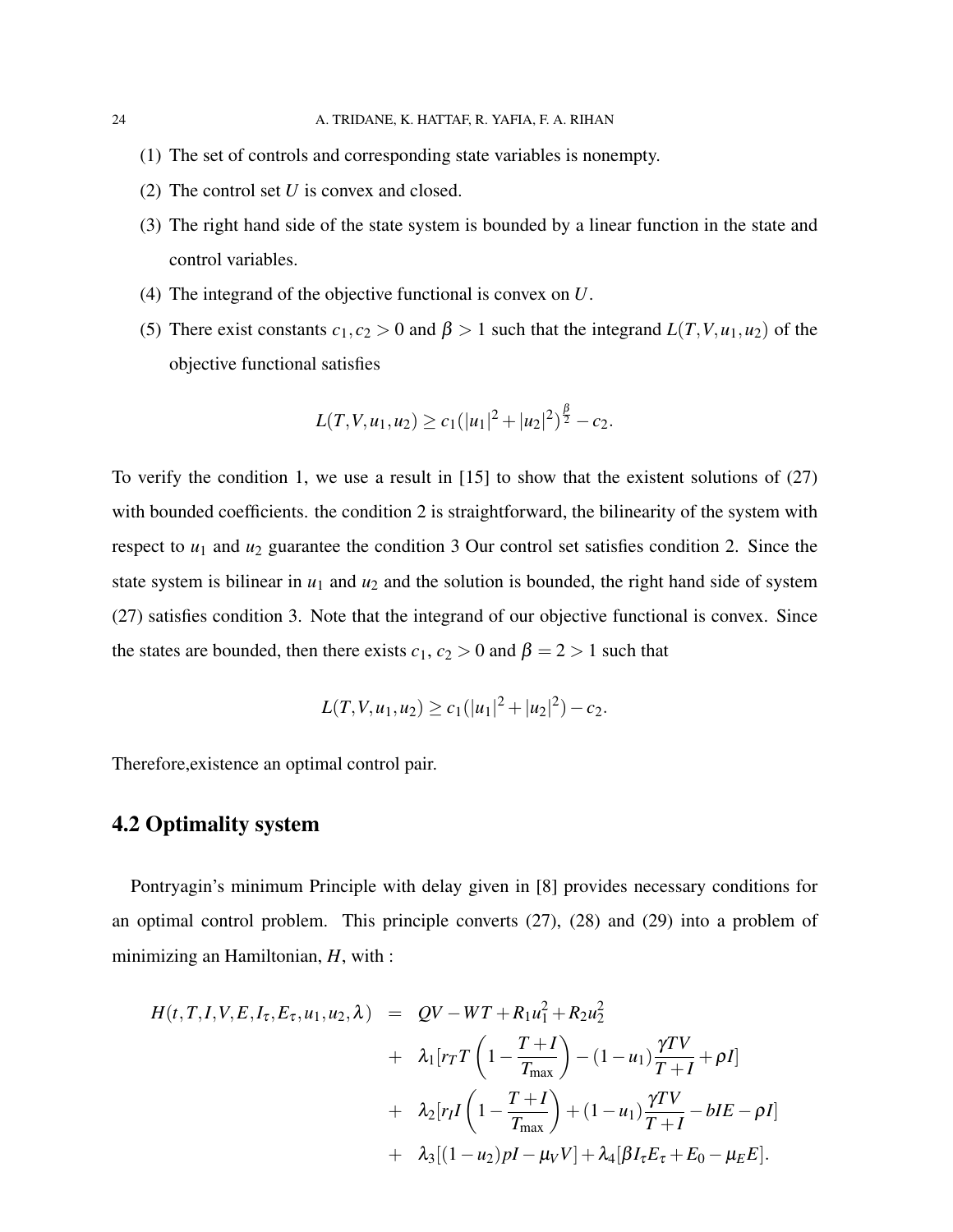By applying Pontryagin's Minimum Principle with delay in state [8], we obtain the following Theorem.

**Theorem 4.2** Given optimal controls  $u_1^*$ ,  $u_2^*$  and solutions  $T^*$ ,  $I^*$ ,  $V^*$  and  $E^*$  of the correspond*ing state system (27), there exist adjoint variables*  $\lambda_1$ ,  $\lambda_2$ ,  $\lambda_3$  *and*  $\lambda_4$  *satisfying the equations* 

∗

$$
\lambda_1'(t) = W - \lambda_1(t)r_T(1 - \frac{2T^*(t) + I^*(t)}{T_{\text{max}}}) + \lambda_2(t)\frac{r_I I^*(t)}{T_{\text{max}}} \n+ (\lambda_1(t) - \lambda_2(t))(1 - u_1^*(t))\frac{\gamma I^*(t)V^*(t)}{(T^*(t) + I^*(t))^2}, \n\lambda_2'(t) = \lambda_2(t)[bE^*(t) - r_I(1 - \frac{2I^*(t) + T^*(t)}{T_{\text{max}}})] + \lambda_1(t)\frac{r_T T^*(t)}{T_{\text{max}}} \n+ (\lambda_2(t) - \lambda_1(t))[(1 - u_1^*(t))\frac{\gamma T^*(t)V^*(t)}{(T^*(t) + I^*(t))^2} + \rho] - p(1 - u_2^*(t)\lambda_3(t) \n- \chi_{[t_0, t_f - \tau]}(t)\lambda_4(t + \tau)\beta E^*(t), \n\lambda_3'(t) = -Q + \mu_V\lambda_3(t) + (\lambda_1(t) - \lambda_2(t))(1 - u_1^*(t))\frac{\gamma T^*(t)}{T^*(t) + I^*(t)}, \n\lambda_4'(t) = \mu_E\lambda_4(t) + bI^*(t)\lambda_2(t) - \chi_{[t_0, t_f - \tau]}(t)\lambda_4(t + \tau)\beta I^*(t),
$$

*with transversality conditions*

$$
\lambda_i(t_f)=0, i=1,...,4.
$$

*Moreover, the optimal control is given by*

(30) 
$$
u_1^* = \min(1, \max(0, \frac{1}{2R_1}(\lambda_2(t) - \lambda_1(t))\frac{\gamma T^*(t)V^*(t)}{T^*(t) + I^*(t)}))
$$

*and*

(31) 
$$
u_2^*(t) = \min(1, \max(0, \frac{1}{2R_2} \lambda_3(t) pI^*(t))).
$$

Proof. The adjoint equations and transversality conditions can be obtained by using Pontryagin's Minimum Principle with delay in state [8] such that

$$
\lambda'_1(t) = -\frac{\partial H}{\partial T}(t), \quad \lambda_1(t_f) = 0,
$$
  

$$
\lambda'_2(t) = -\frac{\partial H}{\partial T}(t) - \chi_{[t_0, t_f - \tau]}(t)\frac{\partial H}{\partial I_{\tau}}(t + \tau), \quad \lambda_2(t_f) = 0,
$$
  

$$
\lambda'_3(t) = -\frac{\partial H}{\partial V}(t), \quad \lambda_3(t_f) = 0.
$$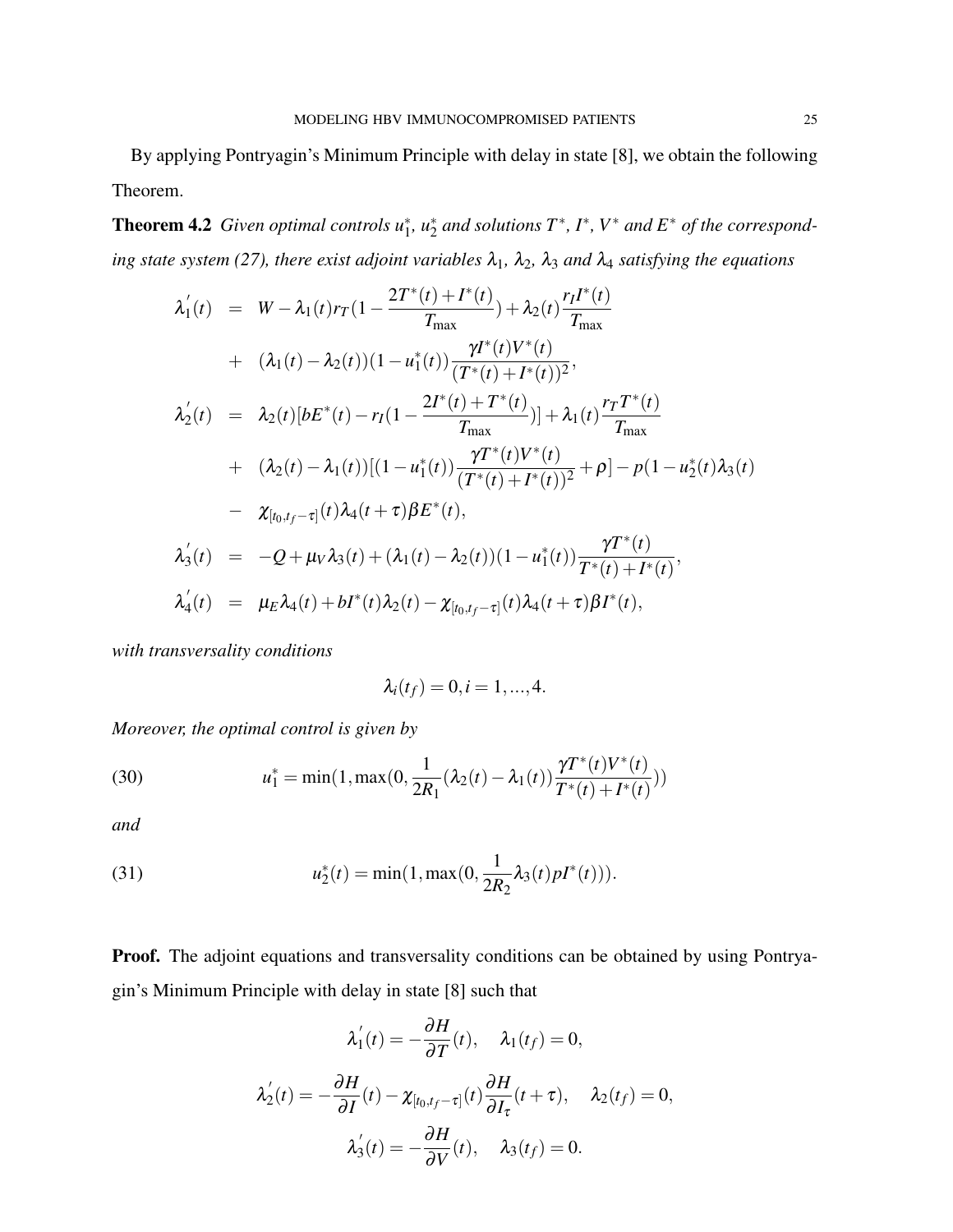$$
\lambda_4'(t) = -\frac{\partial H}{\partial E}(t) - \chi_{[t_0,t_f-\tau]}(t)\frac{\partial H}{\partial E_\tau}(t+\tau), \quad \lambda_4(t_f) = 0,
$$

The optimal control  $u_1^*$  $i_1^*$  and  $u_2^*$  $2<sub>2</sub>$  can be solve from the optimality conditions,

$$
\frac{\partial H}{\partial u_1}(t) = 0, \quad \frac{\partial H}{\partial u_2}(t) = 0.
$$

That is

$$
\frac{\partial H}{\partial u_1}(t) = 2R_1u_1(t) + (\lambda_1(t) - \lambda_2(t))\frac{\gamma T(t)V(t)}{T(t) + I(t)} = 0
$$

and

$$
\frac{\partial H}{\partial u_2}(t) = 2R_2u_2(t) - pI(t)\lambda_3(t) = 0.
$$

By the bounds in *U* of the controls, it is easy to obtain  $u_1^*$  $i_1^*$  and  $u_2^*$  $2^*$  in the form of (30) and (31) respectively.  $\blacksquare$ 

## 4.3 Numerical results

To solve the optimality system, we use an approach that has been developed in [10] based on improved Gauss-seidel-like implicit finite-difference method and called GSS1 method . This method is given as follows: Let's consider the step size  $h > 0$  and integers  $(n,m) \in \mathbb{N}^2$  with  $\tau = m h$  and  $t_f - t_0 = nh$ . For reasons of programming, we consider *m* knots to left of  $t_0$  and right of  $t_f$ , we obtains the following partition:

$$
\Delta=(t_{-m}=-\tau<\ldots
$$

Then, we have  $t_i = t_0 + ih$  ( $-m \le i \le n + m$ ). Next, we define the state and adjoint variables  $T(t)$ ,  $I(t)$ ,  $V(t)$ ,  $E(t)$ ,  $\lambda_1(t)$ ,  $\lambda_2(t)$ ,  $\lambda_3(t)$ ,  $\lambda_4(t)$  and the controls  $u_1(t)$ ,  $u_2(t)$  in terms of nodal points  $T_i$ ,  $I_i$ ,  $V_i$ ,  $E_i$ ,  $\lambda_1^i$  $i_1^i$ ,  $\lambda_2^i$  $i_2^i$ ,  $\lambda_3^i$  $\frac{i}{3}$ ,  $\lambda_4^i$  $\frac{i}{4}$ ,  $u_1^i$  $i_1$  and  $u_2^i$  $\frac{1}{2}$ . Now a combination of forward and backward difference approximation, we obtain the following algorithm.

## Algorithm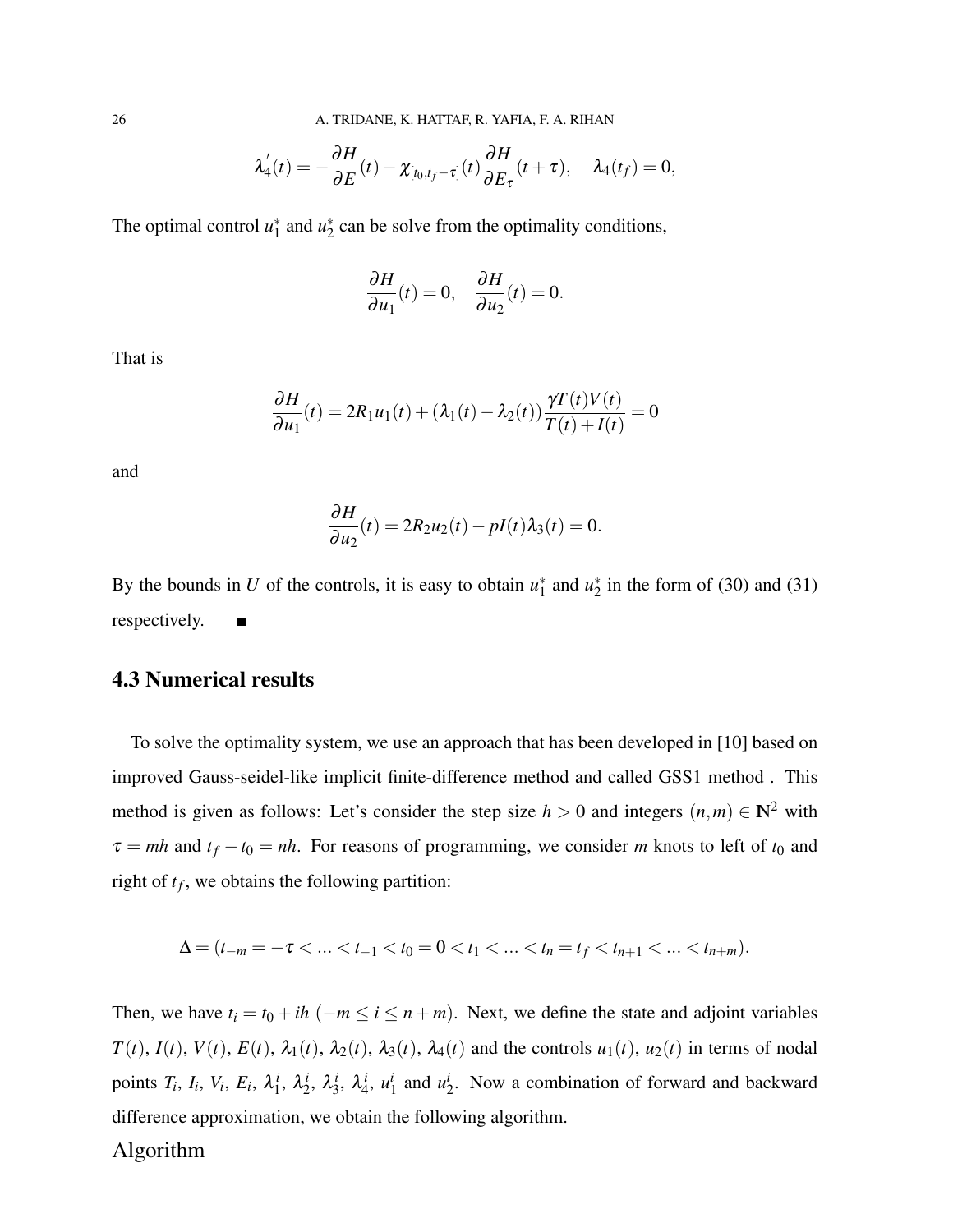$$
\begin{array}{ll}\n\text{step 1:} & \text{for } i = -m, \ldots, 0, \text{ do :} \\
& | T_i = T_0, I_i = I_0, V_i = V_0, E_i = E_0, u_1' = 0, u_2' = 0. \\
& \text{end for} \\
& \text{for } i = n, \ldots, n + m, \text{ do :} \\
& |\lambda_i^i = 0, \lambda_2^i = 0, \lambda_3^i = 0, \lambda_4^i = 0. \\
& \text{end for} \\
\text{step 2:} & \text{for } i = 0, \ldots, n - 1, \text{ do :} \\
& | T_{i+1} = T_i + h[r_T T_i(1 - \frac{T_i + I_i}{T_{\text{max}}}) - (1 - u_1^i) \frac{\gamma T_i V_i}{T_i + I_i} + \rho I_i], \\
& | I_{i+1} = I_i + h[r_T I_i(1 - \frac{T_i + I_i}{T_{\text{max}}}) + (1 - u_1^i) \frac{\gamma T_i V_i}{T_i + I_i} - b I_i E_i - \rho I_i], \\
& | I_{i+1} = V_i + h[(1 - u_2^i) p I_i - \mu_V V_i], \\
& | I_{i+1} = V_i + h[\left(1 - u_2^i\right) p I_i - \mu_V V_i], \\
& | I_{i+1} = E_i + h[\beta I_{i-m} E_{i-m} + E_0 - \mu_E E_i), \\
& \lambda_i^{n-i-1} = \lambda_i^{n-i} - h[W - \lambda_i^{n-i} r_T (1 - \frac{2T_{i+1} + I_{i+1}}{T_{\text{max}}}) + \lambda_2^{n-i} \frac{T_{i+1}}{T_{\text{max}}} \\
& | \lambda_2^{n-i-1} = \lambda_2^{n-i} - h[\lambda_2^{n-i} [b E_{i+1} - r_T (1 - \frac{2I_{i+1} + T_{i+1}}{T_{\text{max}}})] + \lambda_1^{n-i} \frac{r T_{i+1}}{T_{\text{max}}} \\
& | \lambda_2^{n-i-1} = \lambda_2^{n-i} - h[\lambda_2^{n-i} [b E_{i+1} - r_T (1 - \frac{2I_{i+1} + T_{i+1}}{T_{\text{max}}})] + \lambda_1^{n-i} \frac{r T_{i+1}}{T_{\text{max}}} \\
& |
$$

end for

I  $\mid$ 

The following parameters and initial values conditions used for the simulation are :

 $T_0 = 5.5 \times 10^6$ ,  $I_0 = 1.1 \times 10^6$ ,  $V_0 = 2 \times 10^8$ ,  $E_0 = 500$ ,  $r_T = 0.5$ ,  $r_I = 0.01$ ,  $T_{max} = 13.6 \times$ 10<sup>6</sup>, γ = 0.0010, ρ = 0.01, *b* = 5.4 × 10<sup>-4</sup>, *p* = 200,  $μ$ <sup>*v*</sup> = 0.67, β = 3.4 × 10<sup>-7</sup>, *s* = 10,  $μ$ <sup>*E*</sup>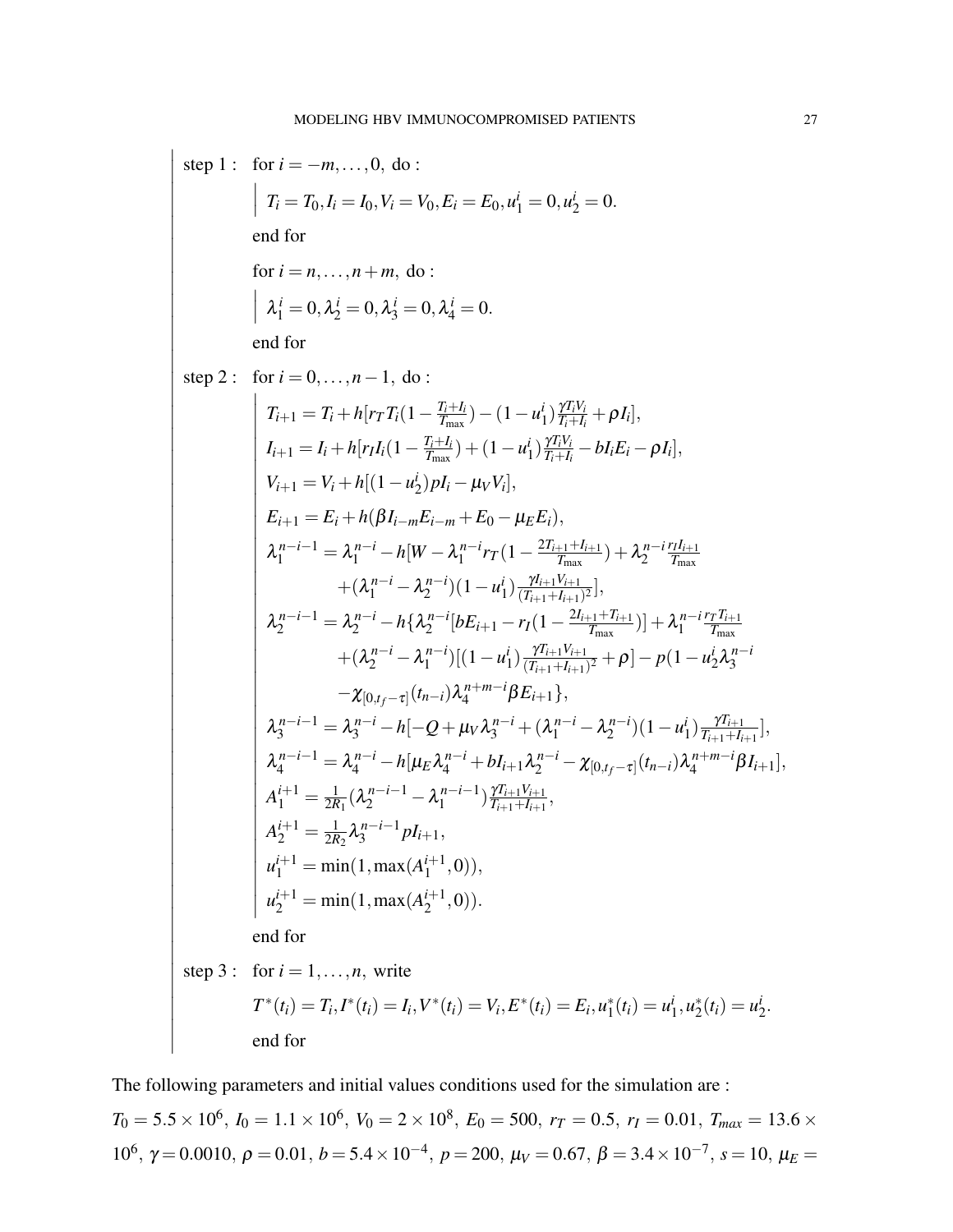0.5,  $\tau = 20$ ,  $Q = 1$ ,  $W = 1$ .

The period of the therapy considered is 400 days.



FIGURE 8. HBV population with and without control.

# 5. Conclusion

The HBV treatment could face several challenges particularly for patient with compromised immune response, such in the case of the HBV/HIV co-infection. In this paper, we studied a mathematical model of HBV dynamic with delay in the activation of the effector CTL cells. To reflect the reality of the growth of hepatocytes, we considered the logistic growth of the healthy cells and infected cells with a homeostatic carrying capacity of *Tmax*. We also considered more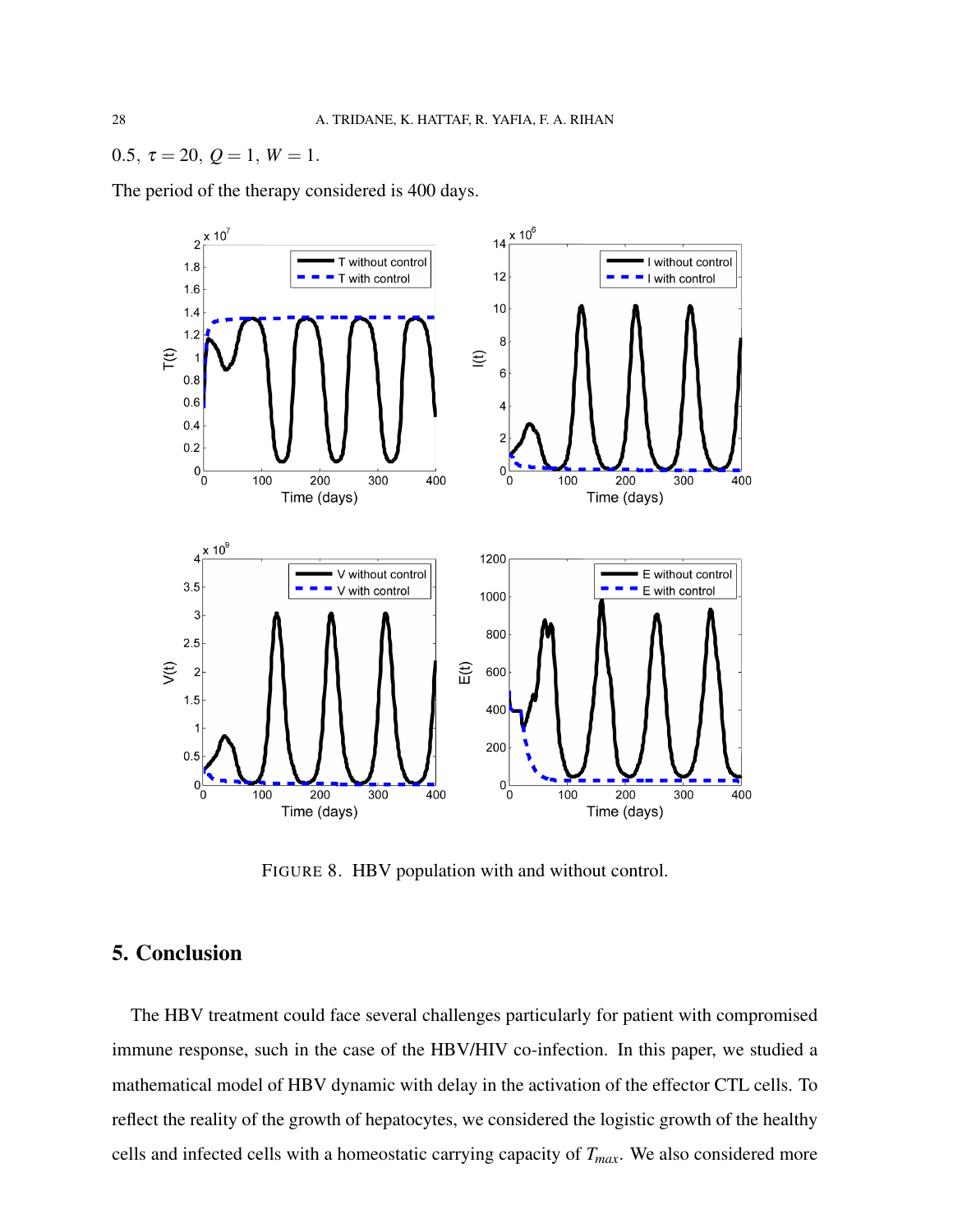

FIGURE 9. The controls  $u_1$  and  $u_2$ .

realistic infection rate which proportional to the incidence function.

We showed that there four types of equilibria, three of them are biologically feasible. First, the disease free-equilibrium, which locally asymptotically stable if  $R_0 < 1$ . Second, the immuneresponse free-equilibrium which locally asymptotically stable if  $1 < R_0 < R^*$ . Finally, if  $R_0 > R^*$ then there is an endemic equilibria which is locally asymptotically stable for  $\tau < \tau_c$  and unstable for  $\tau > \tau_c$  and system undergoes Hopf bifurcation when  $\tau = \tau_c$ . The result show that if the immune response does not response to the infection quickly, the disease dynamic can go to an oscillating behaviour.

We use Mikhailov criterion to illustrate the switch of stability at  $\tau = \tau_c$ . In fact it clear from Figures (, and ) that, the system loses it's stability as  $\tau$  increases and we get an oscillating behaviour.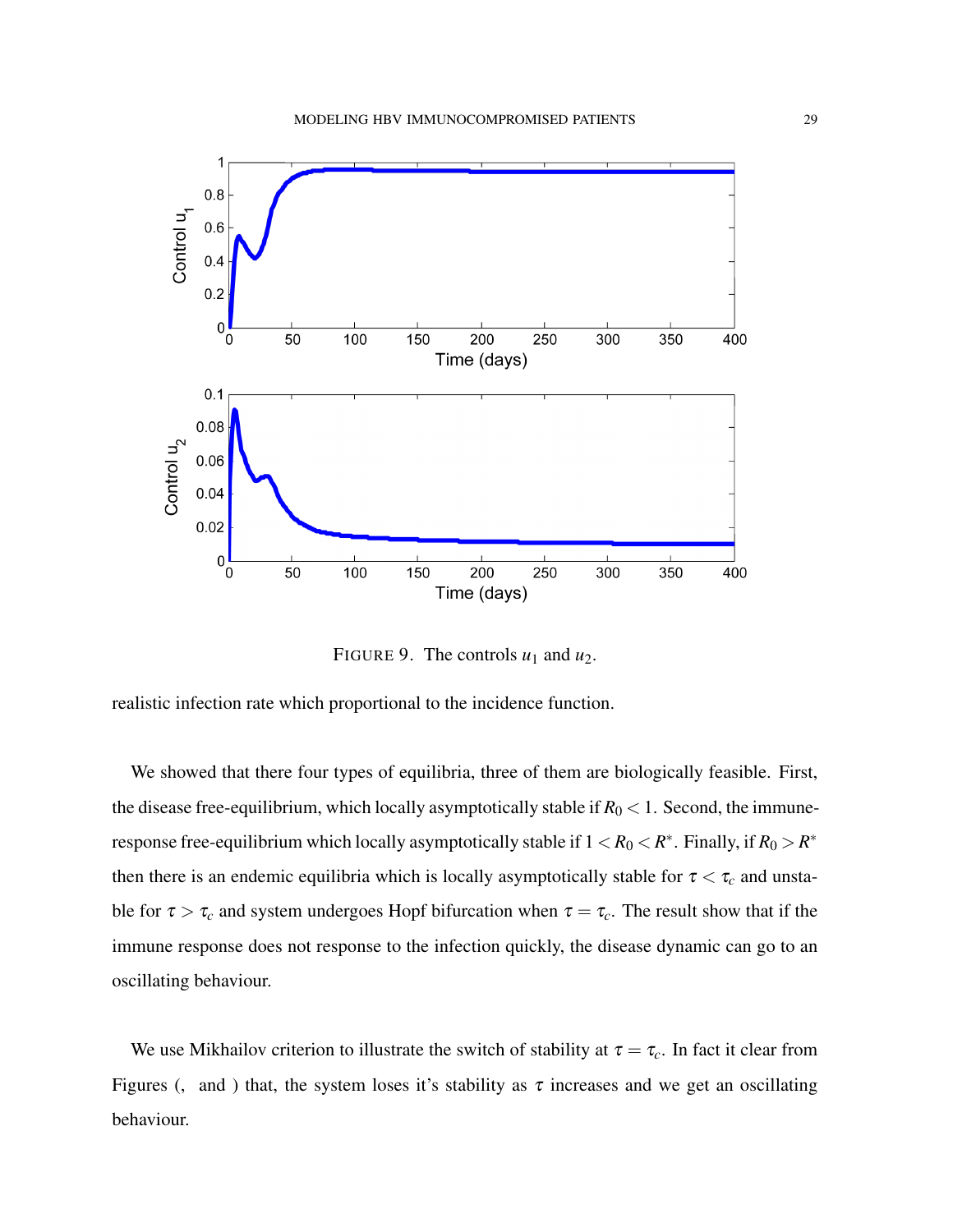#### 30 A. TRIDANE, K. HATTAF, R. YAFIA, F. A. RIHAN

When the delay of the activation of the effector immune cells is large to have oscillation in the model, we introduced an optimal control antiviral therapy approach that aimed to minimize the virus count, maximize the health cells and minimizing the drug doses. Our optimal control solution was able to steer the system from oscillating to non-oscillating dynamic (see Fig. 8). In fact, the optimal management of the antiviral therapy was successful to establish the healthy cells and to suppress the infections. To achieve that, the antiviral therapy drugs, interferon- $\alpha$ (IFN) and nucleotside analogs (NAs) must be have an optimal efficacy as represented in Fig. 9. More precisely, our result showed that the optimal efficacy of interferon- $\alpha$  should be 93% with the fifty day of the therapy. Simultaneously, the nucleotside analogs efficacy should be decrease to around 1.3%. This result showed that if there is a weak immune response to HBV treatment, the therapy should aim to suppress the disease by reducing cells susceptibility to the infection more than to reduce of virus production rate.

#### Conflict of Interests

The authors declare that there is no conflict of interests.

### Acknowledgement

The research of AT was supported in part by the individual research grant of College of Sciences and start-up research grant at United Arab Emirates University.

#### **REFERENCES**

- [1] R. Ahmed, D. Gray, *Immunological memory and protective immunity: understanding their relation,* Science 272, 54-60, 1996.
- [2] S.M. Ciupe, R.M. Ribeiro, P.W. Nelson,*Modeling the mechanisms of acute hepatitis B virus infection,* J. Theor. Biol. 247 (2007), 23-35.
- [3] S. Cheruvu, K. Marks, A. H. Talal,*Understanding the Pathogenesis and Management of Hepatitis B/HIV and Hepatitis B/Hepatitis C Virus Coinfection*, Clin Liver Dis 11 (2007), 917-943.
- [4] S. Eikenberry, S. Hews, J. D. Nagy and Y. Kuang. *The dynamics of a delay model of HBV infection with logistic hepatocyte growth,* Math. Biosc. and Eng., 6 (2009), 283-299.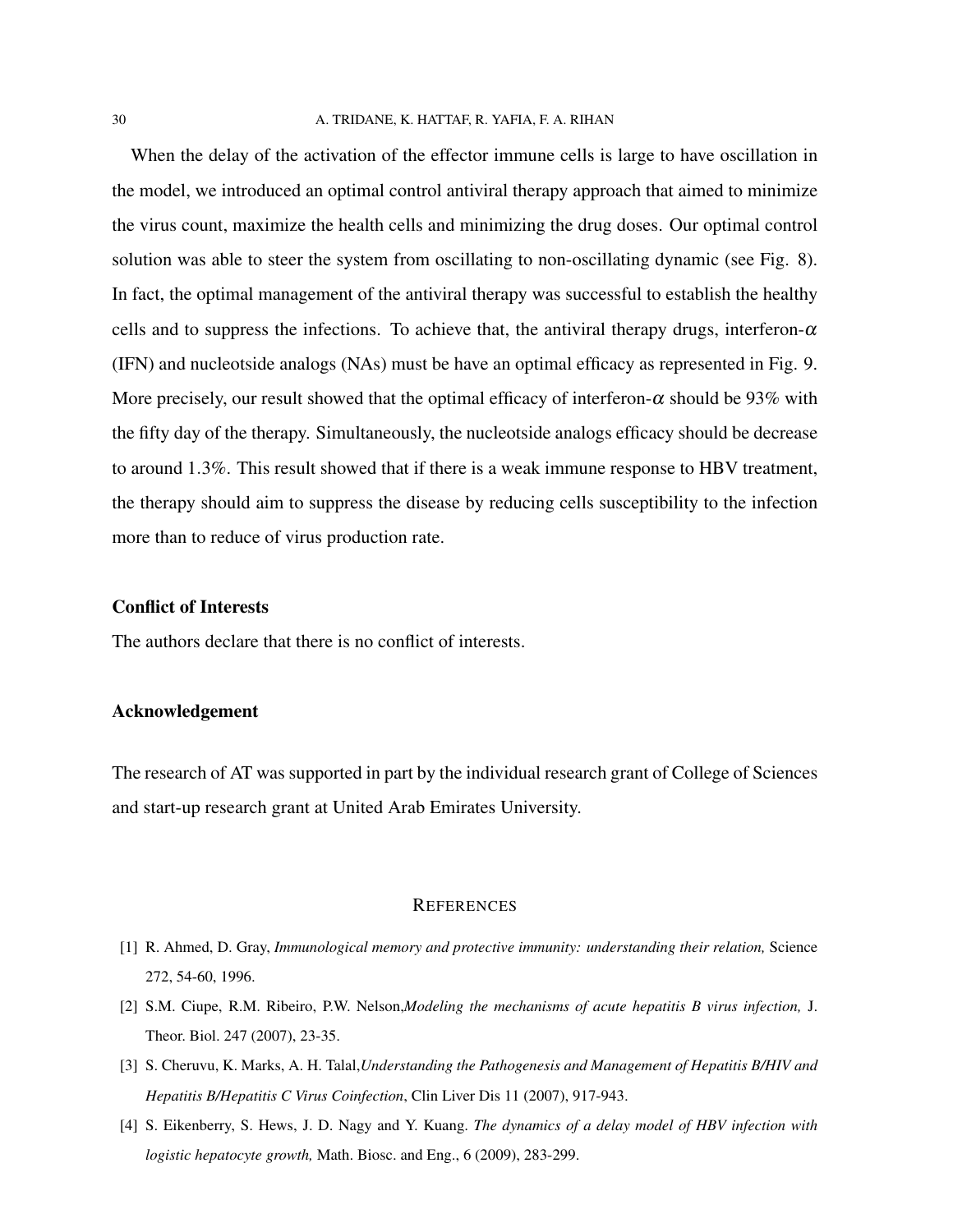- [5] J.K. Hale and S.M.V. Lunel. *Introduction to Functional Differential Equations,*, Springer-Verlag, New York, 1993
- [6] S. Hews, S. Eikenberry, J. D. Nagy and Y. Kuang, *Rich dynamics of a Hepatitis B viral infection model with logistic hepatocyte growth*, J. Math. Biol., 60 (2010), 573-590.
- [7] W. H. Fleming, R. W. Rishel, *Deterministic and Stochastic Optimal Control*, Springer Verlag, New York, 1975.
- [8] L. Göllmann, D. Kern, H. Maurer, *Optimal control problems with delays in state and control variables subject to mixed control-state constraints*, Optim. Control Appl. Meth., 30 (2009), 341365.
- [9] S. A. Gourley, Y. Kuang and J. D. Nagy, *Dynamics of a delay differential equation model of hepatitis B virus infection*, J. Biological Dynamics, 2 (2008), 140-153.
- [10] A.B. Gumel, P.N. Shivakumar, B.M. Sahai, *A mathematical model for the dynamics of HIV-1 during the typical course of infection*, Third World Congress of Nonlinear Analysts, 47 (2001), 2073-2083.
- [11] M. K. Osborn, A. S. F. Lok *Antiviral options for the treatment of chronic hepatitis B*, Journal of Antimicrobial Chemotherapy 57 (2006), 1030-1034.
- [12] I. S. Gradshteyn, I. M. Ryzhik, *Routh-Hurwitz Theorem*, in Tables of Integrals, Series, and Products, 6th ed. San Diego, CA:Academic Press, 2000.
- [13] J. K. Hale, *Theory of Functional Differential Equations*, Springer-Verlag, New York, 1977.
- [14] W.M. Lee, *Hepatitis B virus infection,* N. Engl. J. Med, 24 (1997), 1733-1745.
- [15] D. L. Lukes, *Differential Equations: Classical to Controlled*, Academic Press, New York, 1982.
- [16] L. Min, Y. Su and Y. Kuang, *Mathematical analysis of a basic virus infection model with application to HBV infection*, Rocky Mountain Journal of Mathematics, 38(2008), 1-13.
- [17] M.A. Nowak, S. Bonhoeffer, A. M. Hill, R. Boehme, H.C. Thomas and H. McDace, em Viral dynamics in hepatitis B virus infection, Proc. Natl. Acad. Sci. USA, 93 (1996), 4398-4402.
- [18] M.A. Nowak, R.M. May,*Viral dynamics*, Oxford University Press, Oxford, 2000.
- [19] A. Packer, J. Forde, S. Hews, Y. Kuang, *Mathematical Models of the interrelated dynamics of hepatitis D and B*, Math. Biosciences, 247 (2014), 38-46.
- [20] S. Sherlock, J. Dooley, *Diseases of the Liver and Biliary System*, 11th ed. Blackwell Science, Oxford, 2002.
- [21] G. Webster, S. Reignat, M. Maini, S. Whalley, G. Ogg, A. King, D. Brown, *Incubation phase of acute hepatitis B in man: dynamic of cellular immune mechanism*, Hepatology 32 (2000), 1117-1124.
- [22] S. A. Whalley, J. M. Murray, D. Brown, G. J. M. Webster, V. C. Emery, G. M. Dusheiko and A. S. Perelson, *Kinetics of acute hepatitis B virus infection in humans*, J. Exp. Med., 193 (2001), 847-853.
- [23] World Health Organization, *Management of hepatitis B and HIV co-infection,* Clinical Protocol for the WHO European Region, (2011 revision), 2011.